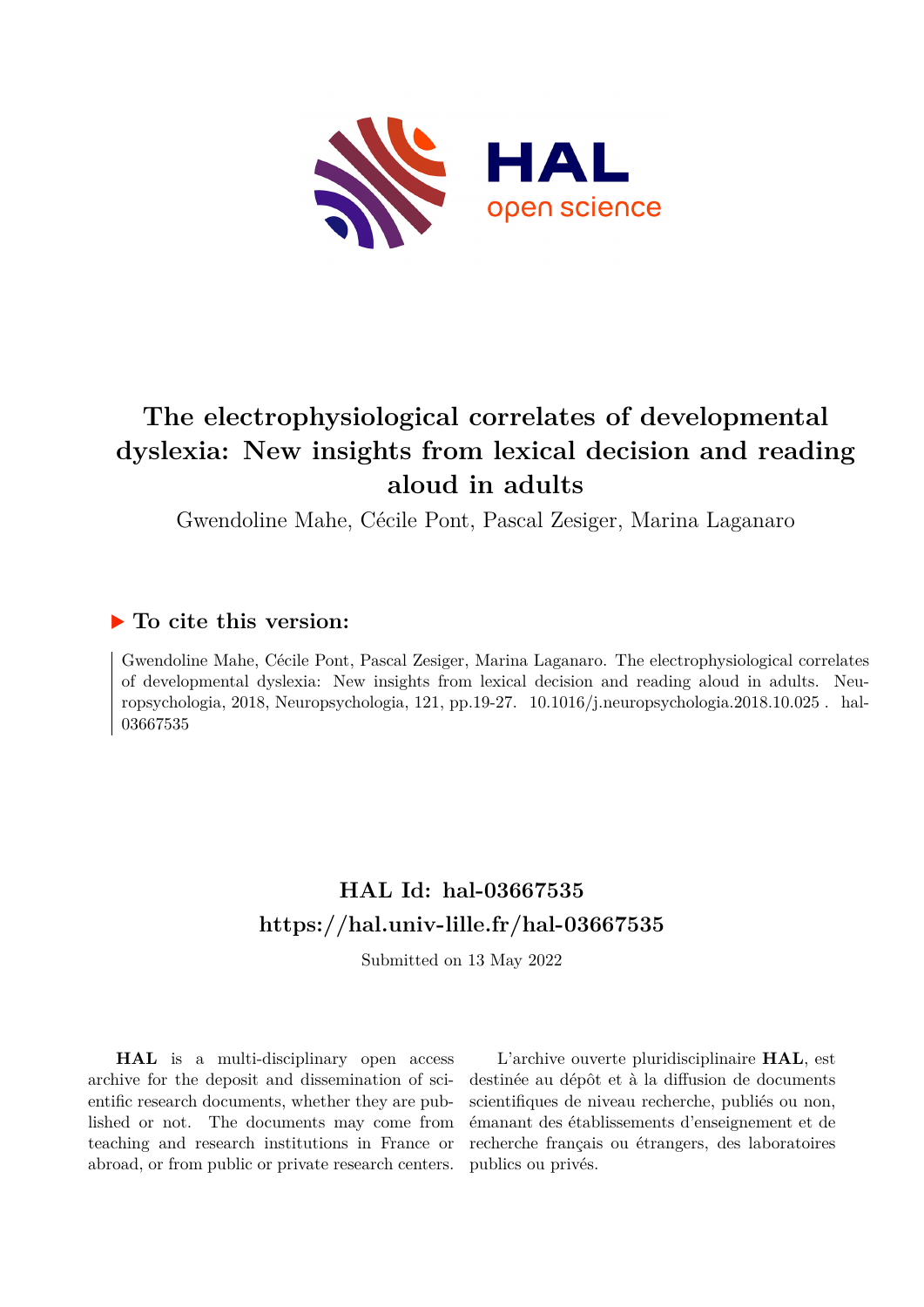| $\mathbf{1}$   | The electrophysiological correlates of developmental dyslexia:                                                         |
|----------------|------------------------------------------------------------------------------------------------------------------------|
| $\overline{2}$ | New insights from lexical decision and reading aloud in adults                                                         |
| 3              |                                                                                                                        |
| 4              | Gwendoline Mahé <sup>a</sup> , Cécile Pont <sup>b</sup> , Pascal Zesiger <sup>b</sup> and Marina Laganaro <sup>b</sup> |
| 5              |                                                                                                                        |
| 6              | <sup>a</sup> SCALab (UMR CNRS 9193), University of Lille, Domaine Universitaire du Pont de Bois,                       |
| $\overline{7}$ | BP60159, 59653 Villeneuve d'Ascq, France.                                                                              |
| 8              | <sup>b</sup> FPSE, University of Geneva, 40 Bd Pont d'Arve, CH-1211 Genève 4, Switzerland.                             |
| 9              |                                                                                                                        |
| 10             | * Corresponding author. Address: SCALab (UMR CNRES 9193), University of Lille,                                         |
| 11             | Domaine Universitaire du Pont de Bois, BP60159, 59653 Villeneuve d'Ascq, France.                                       |
| 12             | E-mail address: gwendoline.mahe@univ-lille.fr                                                                          |
| 13             | Tel. 00 33 (0)3 20 41 69 89                                                                                            |
| 14             |                                                                                                                        |
| 15             | Accepted version. Neuropsychologia.                                                                                    |
| 16             |                                                                                                                        |
| 17             |                                                                                                                        |
| 18             |                                                                                                                        |
| 19             |                                                                                                                        |
| 20             |                                                                                                                        |
| 21             |                                                                                                                        |
| 22             |                                                                                                                        |
| 23             |                                                                                                                        |
| 24             |                                                                                                                        |
| 25             |                                                                                                                        |
| 26             |                                                                                                                        |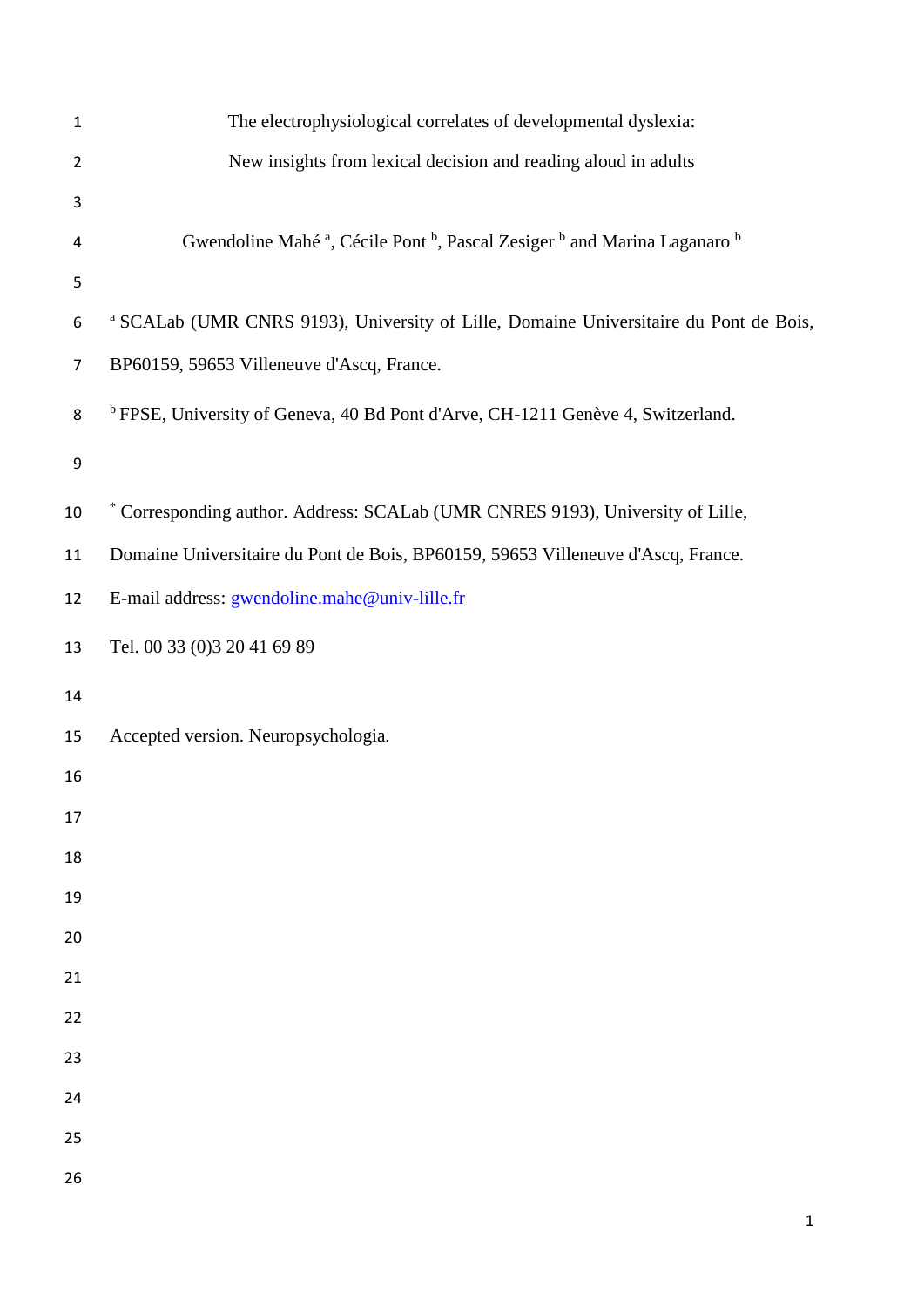#### Abstract

 Many studies have described the electrophysiological specificities of print processing in dyslexic readers, mostly using lexical decision tasks. The aim of the present study was twofold : a) to assess for the first time the electrophysiological correlates of print processing in dyslexic adults in the under-investigated context of reading aloud tasks, acknowledged to be especially relevant to investigate phonological processes relatively to lexical decision; and b) to assess whether the electrophysiological specificities described in dyslexic readers in lexical decision correspond to a different neuronal network engaged in print processing. 21 dyslexic university students and matched controls performed a lexical decision task and a reading aloud task on words and pseudowords under EEG recording. In lexical decision, the pattern of results indicates the engagement of similar brain processes between the groups, but with a sub-efficient visual word form processing in dyslexia. In reading aloud, between group differences revealed completely different distributions of the electric field at scalp between the two groups after the N2 time window, suggesting alternative processing strategies in dyslexic readers. Those specificities seem to be related to their core phonological deficits. Crucially, the present results suggest that the nature of electrophysiological divergences in print processing in dyslexic readers vary according to the task: while lexical decision task appears to be well suited to assess divergences in lexical access, reading aloud tasks should also be used in ERP investigation as it allows a better insight into phonological processes and thus be better suited in the framework of the phonological deficit theory of dyslexia.

 Keywords: Developmental dyslexia, ERP, Phonological deficit theory, Lexical access, Reading aloud, Lexical Decision.

- 
- 
- 
- 
-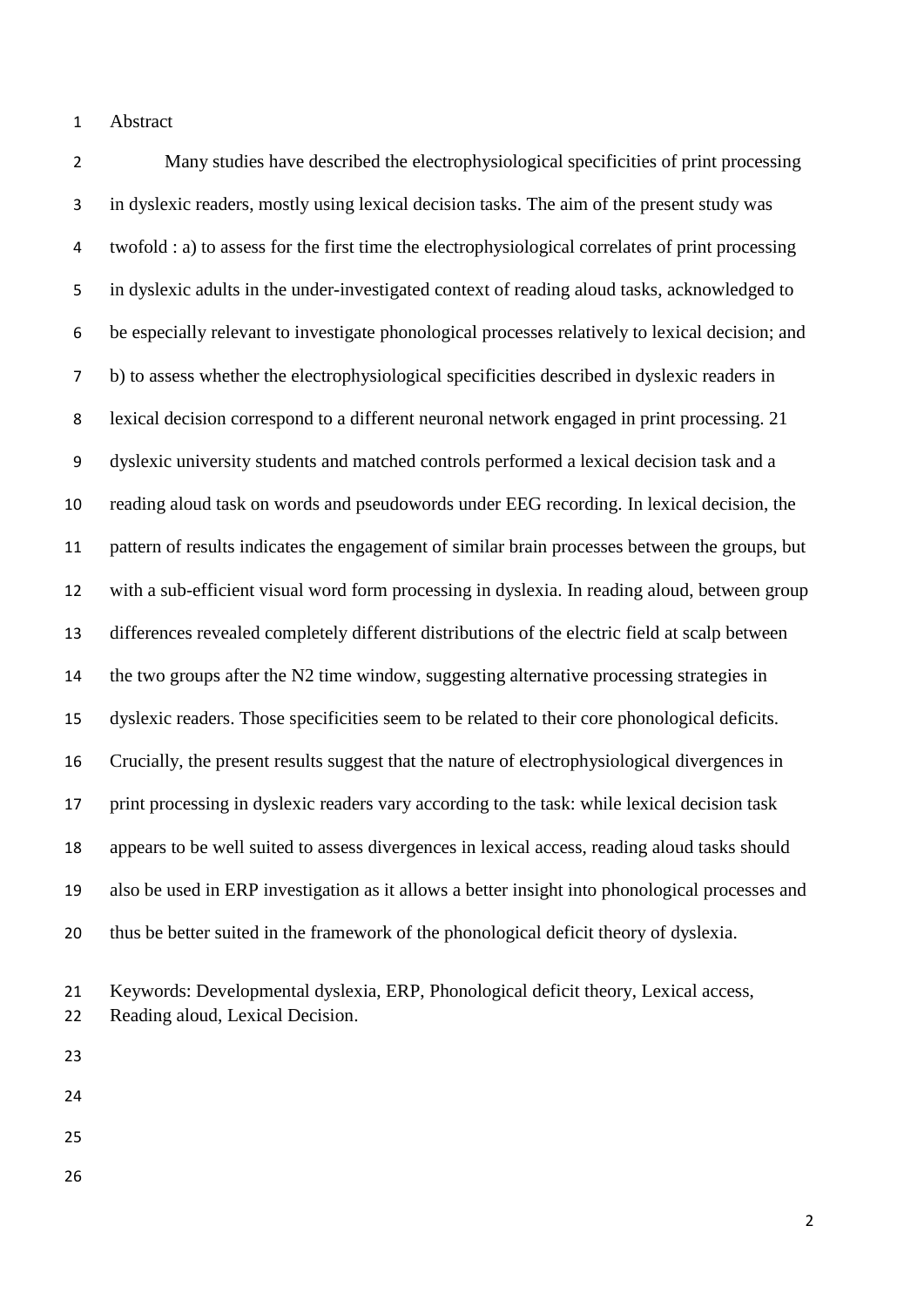#### **1. Introduction**

 One of the major goals of primary education concerns the acquisition of print to sound mapping rules in order to enable the efficient decoding of printed words. The development of expert reading skills requires not less than five years of academic training in a specific writing system (Aghababian & Nazir, 2000). However, despite adequate instruction, 3 to 7 % of the population fail to acquire expert reading skills (Lindgren, De Renzi, & Richman, 1985). Developmental dyslexia is defined as impaired reading acquisition that occurs despite normal intelligence, adequate schooling and in the absence of other cognitive, sensory, psychiatric, or motivational disorders (World Health Organization, 2008). Considering the impact of this learning disorder on education as well as social and professional integration, understanding the factors contributing to developmental dyslexia has become one of the major goal of scientific research. Electrophysiological studies have allowed to assess the differences in the time course of print processing between dyslexic and expert readers in relation to the major explicative theories of developmental dyslexia. The present experiment aims at further understanding the neurophysiological specificities in print processing in dyslexic readers based on a new approach. First, we investigated the electrophysiological specificities of print processing in dyslexic university students beyond the known and over-investigated context of lexical decision, i.e., also in the under-investigated context of reading aloud, which is closer to reading in real life and may be better suited to capture their core phonological impairments. Second, we performed waveform amplitude and spatio-temporal analyses on the event-related electrophysiological data collected in the lexical decision and the reading aloud tasks. This combined analysis allowed us to go deeper in the interpretation of the electrophysiological specificities of dyslexic readers and to assess whether different underlying processes (different distributions of the global electric field at scalp) are engaged in dyslexic readers relative to unimpaired controls.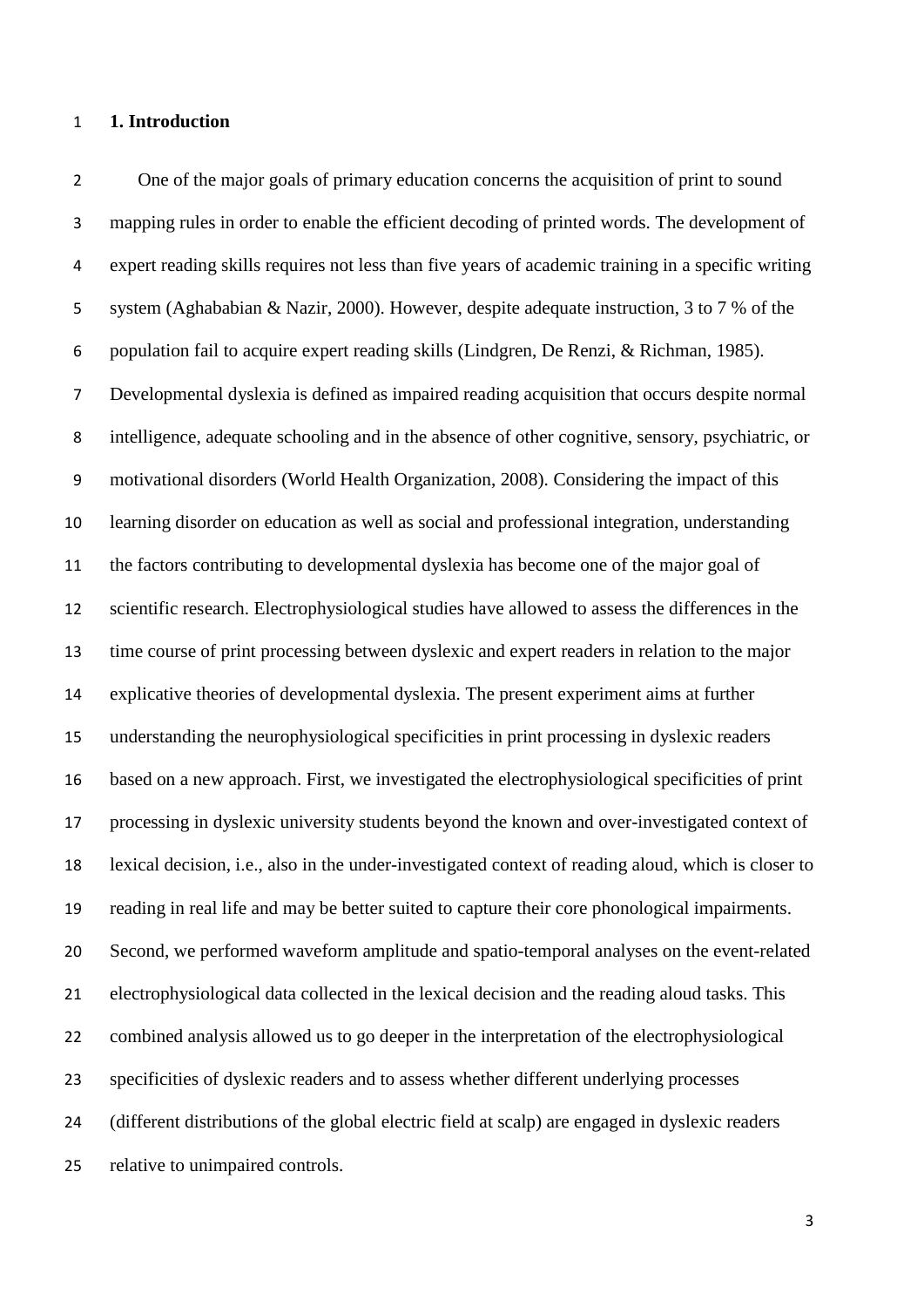The next subsections summarize the major hypotheses and electrophysiological findings in developmental dyslexia and the interest of the reading aloud task relatively to the investigation of the major phonological deficits of dyslexic readers.

1.1. Developmental dyslexia: impaired visual word recognition

 In typical readers, with reading practice, a fast and parallel processing of familiar words emerges, as supported by the disappearance of the word length effect several years after the beginning of reading instruction (Zoccolotti, de Luca, di Pace, Gasperini, Judica, & Spinelli, 2005). In contrast, in dyslexic readers, this word length effect persists, suggesting a lack of automatization of familiar words processing in this population. This lack of fast and parallel processing of print has been supported by EEG data investigating the patterns of the N170 component specialization in this population using visual or orthographic decision tasks. Event 12 related potential (ERP) studies have associated the left N170 component (or N1/N2), which peaks at around 200 ms at occipito-temporal sites, with the expert processing of print. Experimental data have shown larger left N170 amplitude for wordlike stimuli compared to visual non-orthographic stimuli such as symbol strings in adult expert readers (Brem, Bucher, Halder, Summers, Dietrich, Martin et al., 2006; Maurer, Brem, Bucher, & Brandeis, 2005). This tuning for print has been reported to be lacking in both dyslexic children using immediate repetition detection (Maurer, Brem, Bucher, Kranz, Benz, Steinhausen, et al., 2007) or letter/symbol decision task (Araújo, Bramão, Faísca, Magnus Petersson & Reis, 20 2012) and dyslexic adults using lexical decision tasks (Mahé, Bonnefond, Gavens, Dufour, & Doignon-Camus, 2012; Mahé, Bonnefond, & Doignon-Camus, 2013). Lexical decision experiments have also revealed an impaired fast lexical access in dyslexic adults, with a lack (Mahé et al., 2013; Shaul, Arzouan, & Goldstein, 2012) or reverse (Dujardin, Etienne, Contentin, Bernard, Largy, Mellier, et al., 2012) lexicality effect on the N170 (i.e., amplitude difference between words and pseudowords) compared to expert readers. Taken together,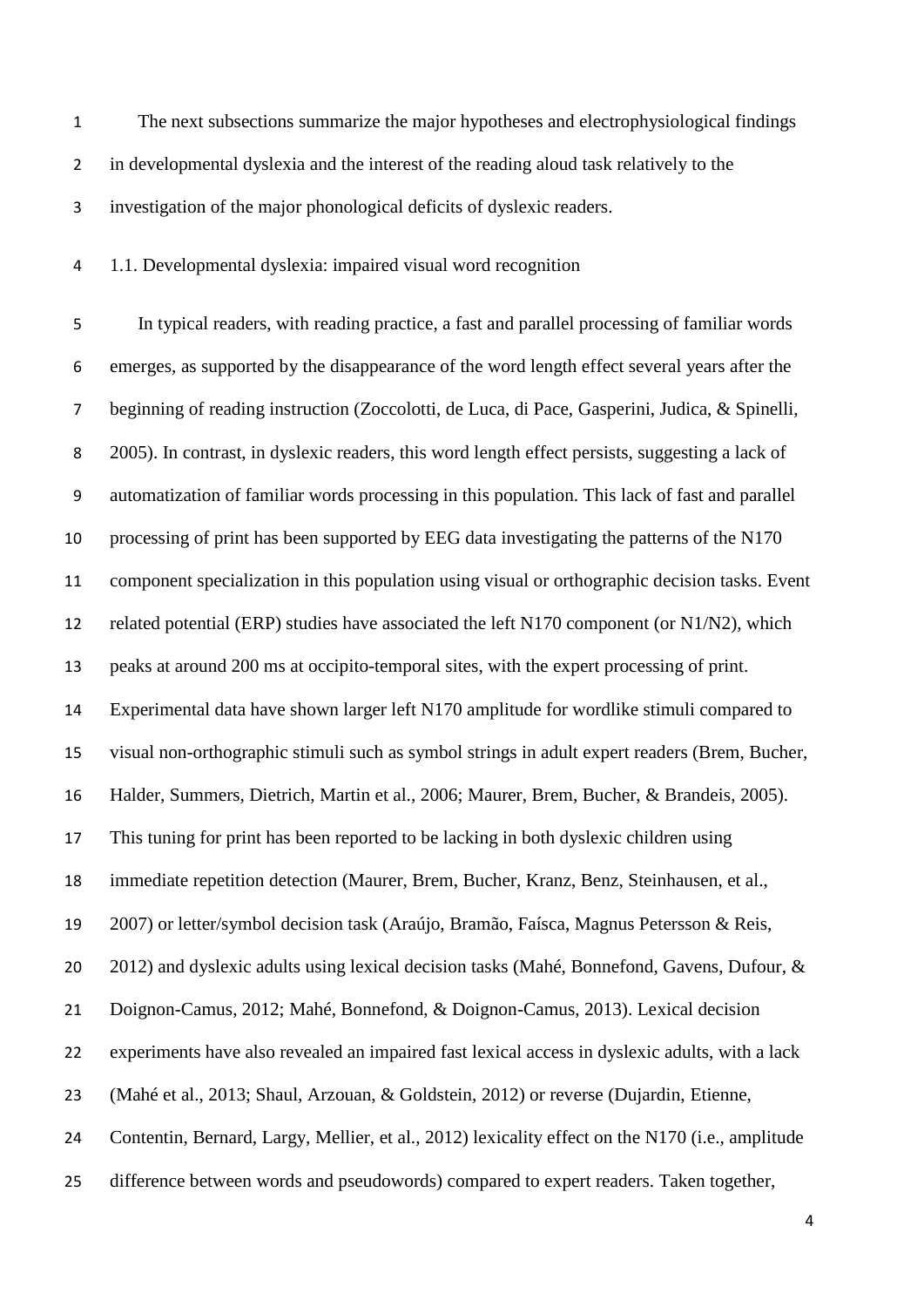these data suggest that in the context of visual word recognition, dyslexic readers present impairments in the early differentiation between verbal and nonverbal visual stimuli, and between familiar and unfamiliar orthographic forms. This pattern of data is in line with brain imaging studies describing in dyslexic readers an impaired specialization for print of specific brain areas with reading acquisition (Paulesu, Demonet, Fazio, McCrory, Chanoine, Brunswick, et al., 2001). However, it should be noted that the ERP studies described above were limited to waveform amplitude analyses, which can hardly inform on whether different underlying brain processes are involved. The use of spatio-temporal analyses would allow to go deeper in the interpretation of the deficits in developmental dyslexia. Indeed, topographic analyses allow to divide the ERP signal into periods of stable or quasi-stable global electric fields at scalp (or microstates), likely to correspond to particular periods in mental information processing (Changeux & Michel, 2004; Koukou & Lehman, 1987; Lehman, Strik, Henggeler, Koenig, & Koukou, 1988). Spatio-temporal segmentations would thus allow to determine whether the differences observed between expert and dyslexic readers are related to the recruitment of different neural networks between the two groups. This would be indicative of alternative processing strategies in dyslexic compared to expert readers. 1.2. Developmental dyslexia: the phonological deficit theory

 The phonological mapping theory has linked the impaired specialization for print observed in developmental dyslexia to their core phonological deficits (Maurer & McCandliss, 2007; McCandliss & Noble, 2003). This theory postulates that decoding ability affects the gradual specialization of neural networks for print processing during the early years of reading. In this way, the impaired brain specialization for print described in dyslexic readers would be a consequence of their core phonological deficits. More precisely, the currently most established causal hypothesis of dyslexia identifies a deficit in the access to phonological representations from print (Blomert, 2010; Ramus & Szenkovits, 2008). In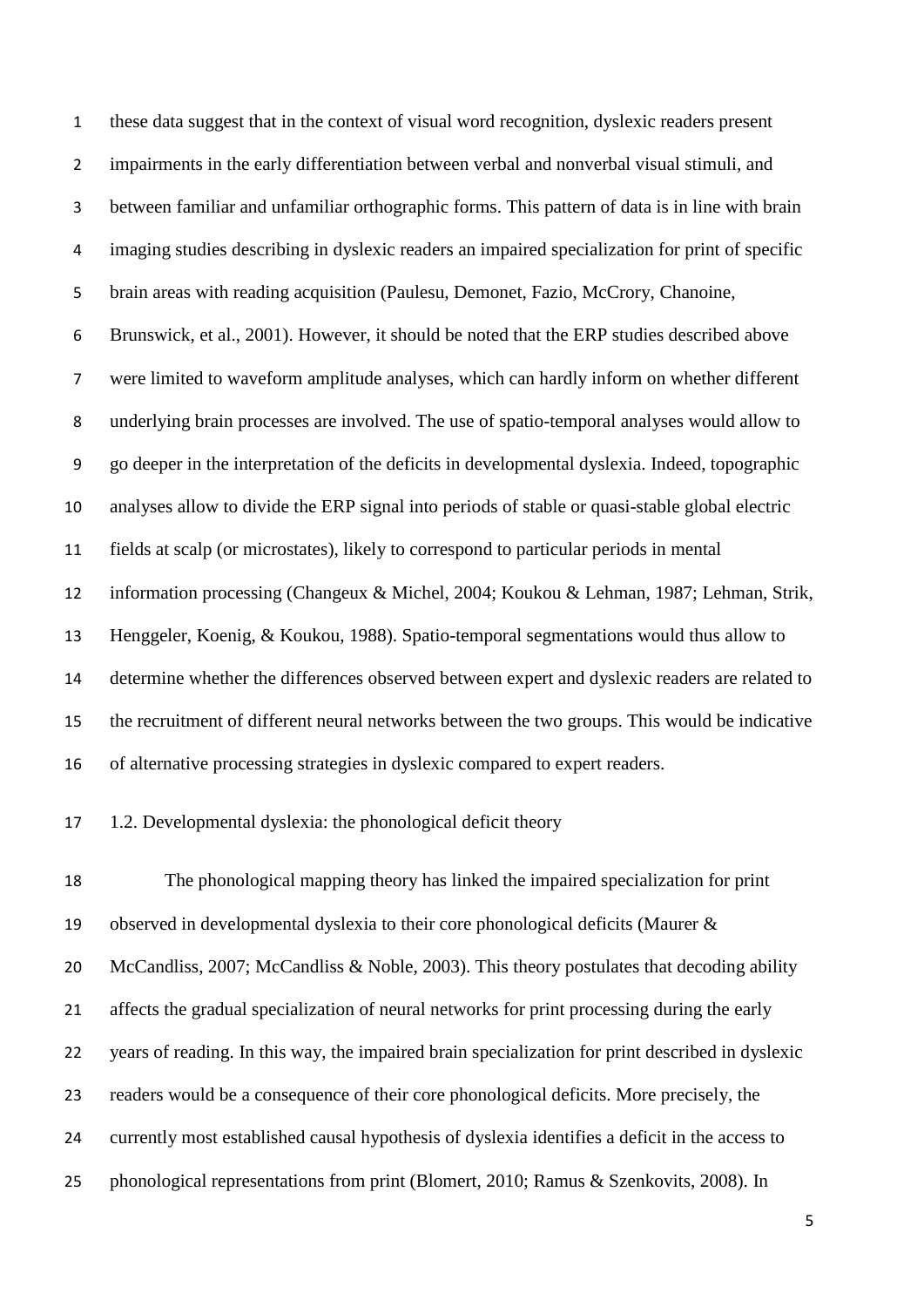support, differences between expert and dyslexic readers have been reported on specific ERP components related to phonological analysis such as the N320 component. This component has been related to grapheme-to-phoneme conversion, supported by its larger amplitudes at left central sites in response to phonologically legal (e.g., words, pseudowords) compared to phonologically illegal stimuli (e.g., pseudoletters strings) in rhyme judgment (Bentin, Mouchetant-Rostaing, Giard, Echallier, & Pernier, 1999), silent reading (Simon, Bernard, Largy, Lalonde, & Rebaï, 2004) or lexical decision tasks (Simon, Bernard, Lalonde, & Rebaï, 2006). In developmental dyslexia, an impairment in the N320 response classically observed in expert readers (i.e., larger N320 left amplitudes for phonologically legal vs. illegal stimuli) has been reported in both dyslexic children (Araújo et al., 2012) and adults (Araújo, Faísca, Bramão, Reis, & Peterson, 2015) in letter/symbol decision tasks. This pattern of data has been taken as an evidence of impairments in later stages of phonological analysis. In support, impaired responses have also been observed in dyslexic readers at other late ERP components which have been related to phonological processing (Hasko, Groth, Bruder, Bartling, & Schulte-Körne, 2013; Savill & Thierry, 2012). Taken together, all these ERP findings provide further support for the phonological deficit theory of developmental dyslexia.

1.3. Developmental dyslexia research: the interest of the reading aloud task

 Altogether, ERP experiments investigating the time course of print processing in developmental dyslexia support an impaired specialization for print in relation to phonological deficits in this population. It should be noted that such results derive from decisional tasks focused on different linguistic aspects: perceptual for letter decision, orthographic for lexical decision, phonological for phonological decision, or semantic for semantic decision. To our knowledge, no data is currently available concerning the neurophysiological differences in print processing between dyslexic and expert readers in the context of a reading task (either silent or aloud). This appears surprising, especially in a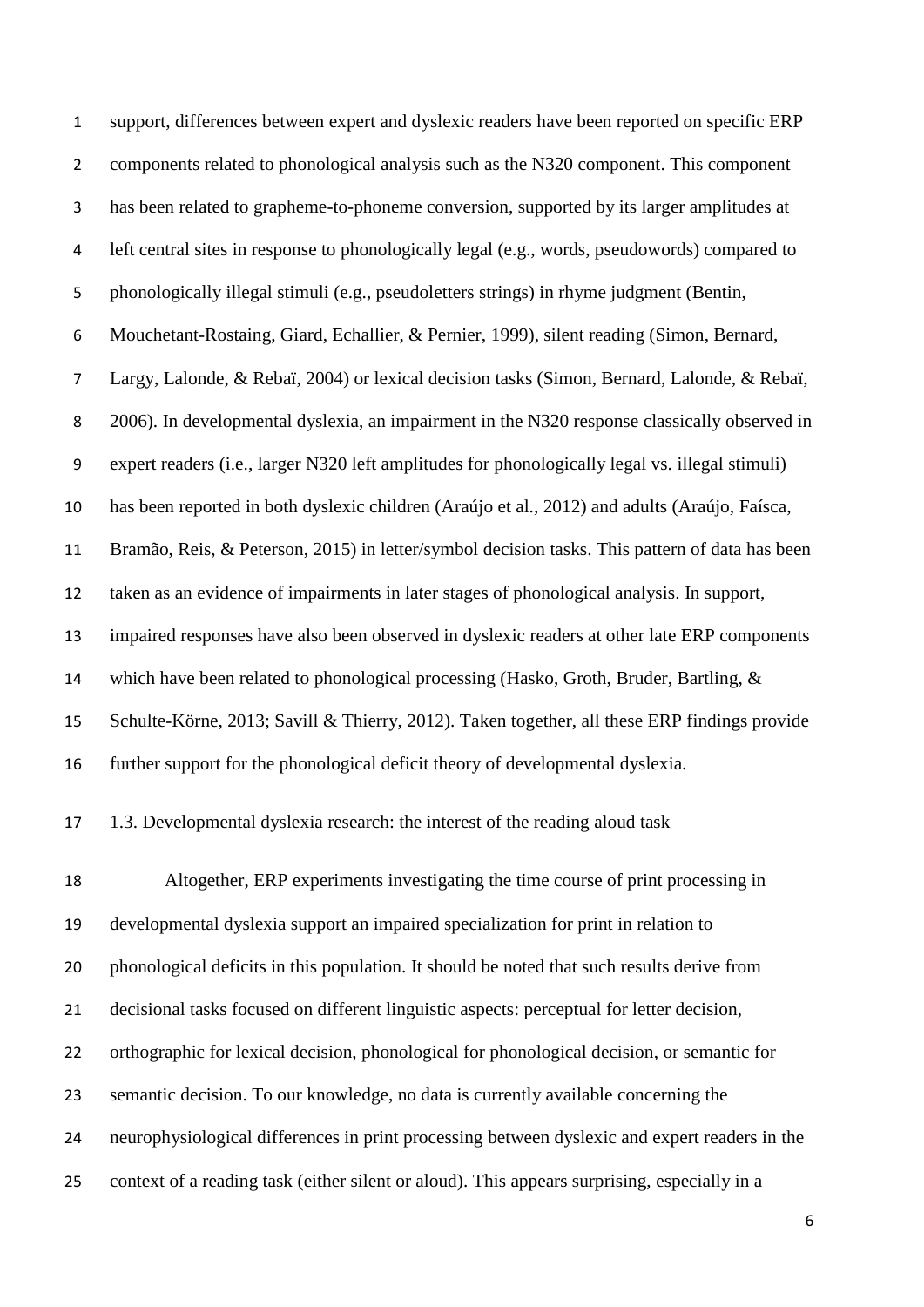population likely characterized by core phonological deficits and considering the behavioral studies highlighting the strongest sensitivity to phonological decoding of the reading aloud tasks relative to the lexical decision tasks (Ferrand, Brysbaert, Keuleers, New, Bonin, Méot, et al., 2011; Katz, Brancazio, Irwin, Katz, Magnuson, & Whalen, 2012). A recent meta-analysis has considered behavioral studies performed with dyslexic children based on lexical decision and reading aloud (Zoccoloti, De Luca, Di Filippo, Marinelli, & Spinelli, 2017). The authors support the idea that the reading task is a determinant tool for the understanding of print processing in developmental dyslexia. This is fully in line with the concept of functional overlap introduced by Grainger & Jacobs (1996), which stipulates that the combination of different experimental contexts (e.g., lexical decision, reading aloud, perceptual identification) is crucial to understand the cognitive processes involved during print processing and to improve the cognitive models of print processing. Each experimental task would indeed be biased in favor of specific processing stages (Balota & Yap, 2006). The lexical decision task puts a heavy weight on orthographic analysis while it does not explicitly require associating the result of the orthographic analysis to a specific phonological output. Additionally, this task implies an explicit choice between two alternatives. The reading aloud task also involves an orthographic analysis but the focus is on the establishment of a precise correspondence between the orthographic and the phonological forms of the word. An implicit choice among thousands of alternatives is requested to perform the task. In order to determine whether these task specificities are related to differences in the processing stages of print processing, Mahé, Zesiger and Laganaro (2015) have compared the time course of print processing between lexical decision and reading aloud in adult expert readers. Results revealed a completely distinct time course of print processing between the two tasks from about 140 ms after stimulus presentation, i.e., as early as the N170 component, with a predominance of orthographic word form analysis in the lexical decision task only. As the two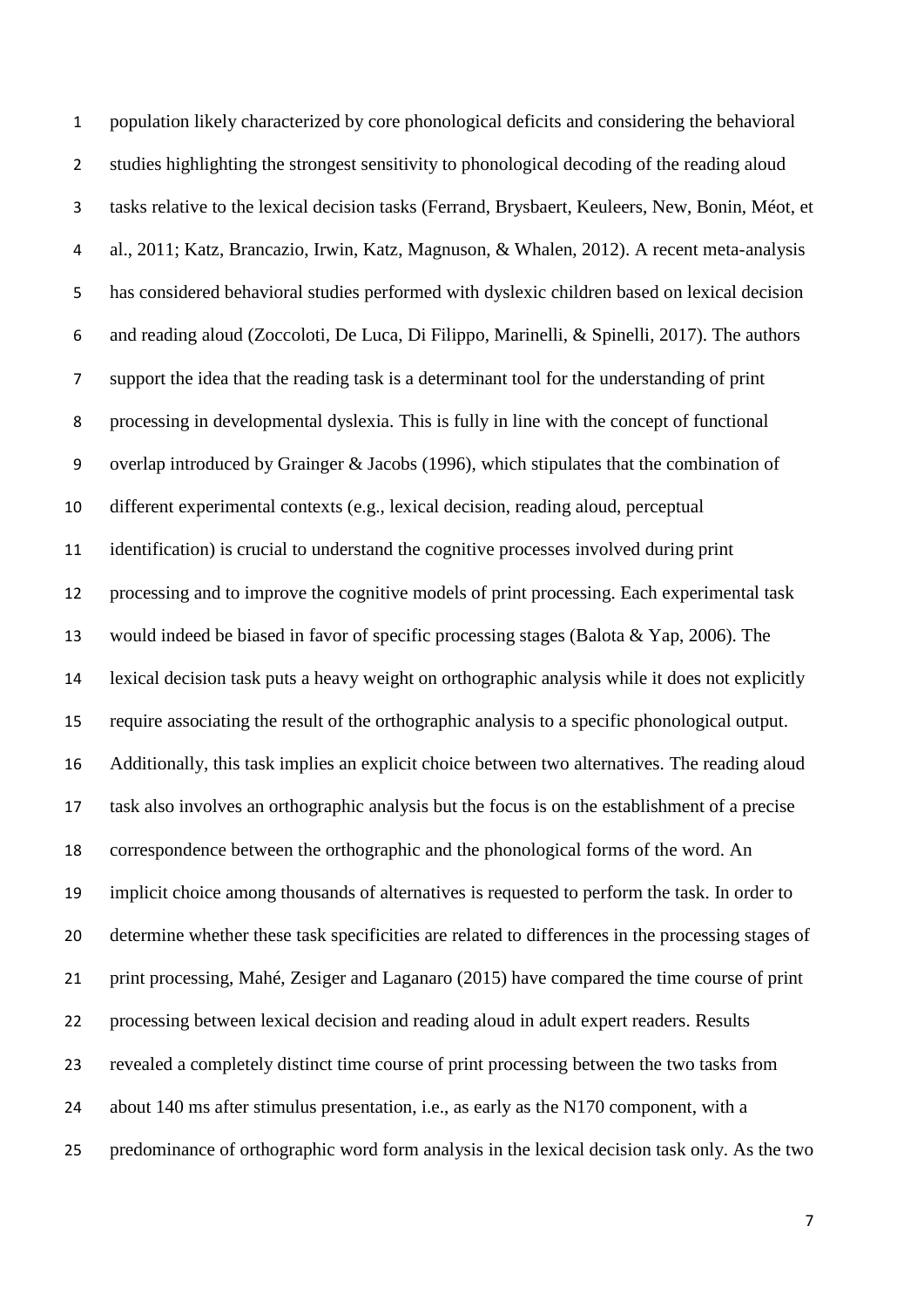tasks imply different processes, one might hypothesize that different patterns of print processing impairments would emerge in dyslexic readers in the two tasks. Furthermore, given the tasks properties, an approach combining both lexical decision and reading aloud appears to be especially relevant to assess both impairment in visual word form analysis and in phonological processes in dyslexia.

1.4. Aim of the present study

 The present study aims to describe the electrophysiological signature of impaired print processing in developmental dyslexia in the context of both lexical decision, a task especially relevant to assess orthographic processes, and reading aloud, better suited to assess phonological processes. The main goal is to determine whether dyslexic university students display similar patterns of diverging print processing relatively to expert readers in each context of print processing or whether each context allows to highlight some specificities. In addition, we combined waveform amplitude analyses with spatio-temporal analyses, which allowed us to determine whether between group differences in print processing correspond to different underlying neurophysiological mechanisms.

2. Method

#### 2.1. Participants

 The study was conducted at Geneva and Lille universities, with exactly the same experimental procedures and the same recording material. Twenty-one university students 20 with a diagnosis of developmental dyslexia (6 men, mean age 22.6 years,  $\pm$  4.4 years, 7 from 21 Geneva) and 21 age matched controls (4 men, mean age  $21.2, \pm 2.3$  years, 8 from Geneva) took part in the experiment. All were native French speakers and right-handed as determined by the Edinburgh Handedness Scales (Oldfield, 1971; mean lateralization quotient index range: 85%; range: 60–100%) with normal or corrected-to-normal vision. All dyslexic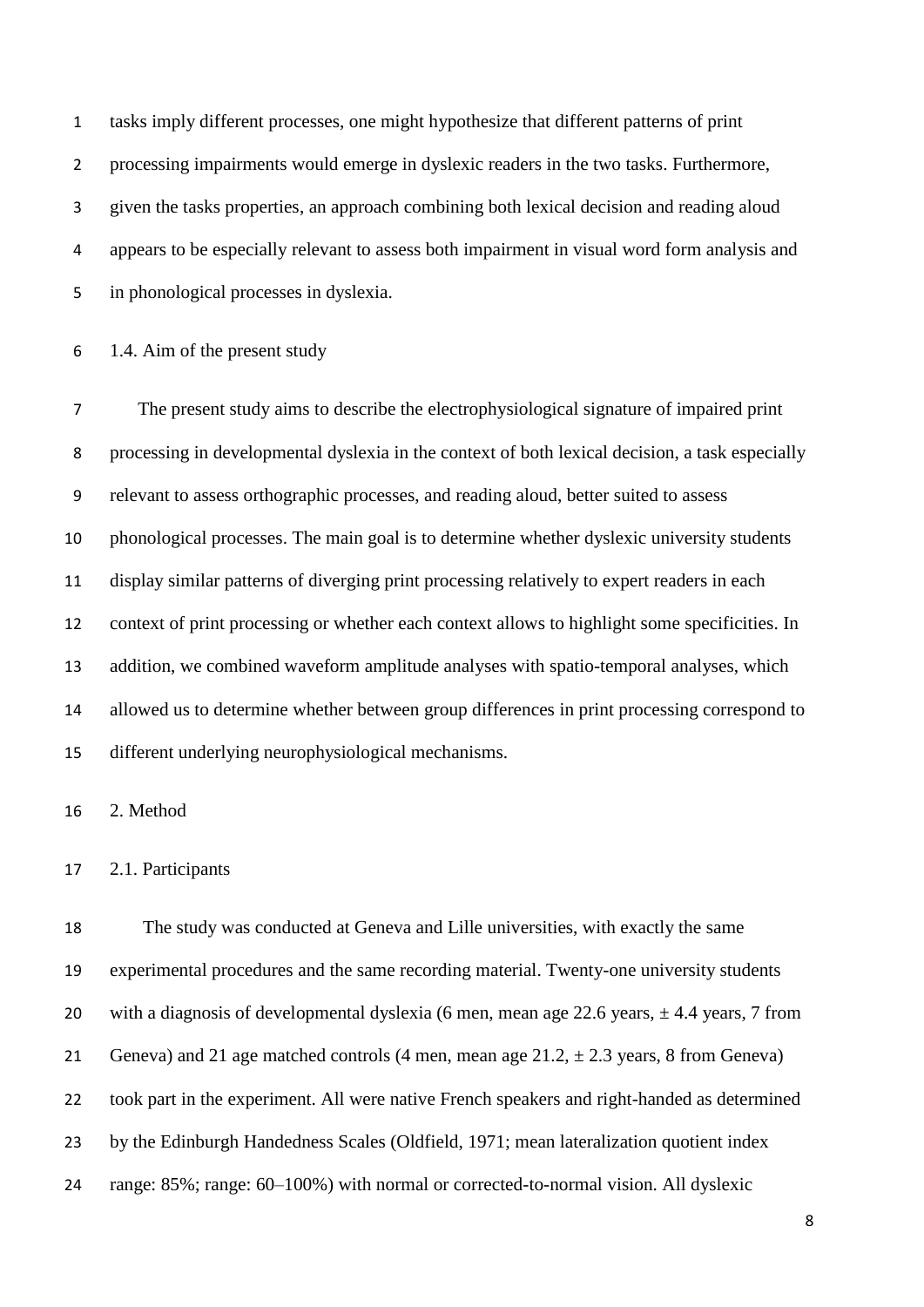participants have been diagnosed by a speech and language therapist (mean age of diagnosis: 7.4 years; range 5 to 14 years) and have completed several years of remediation training (mean 6 years; range 0.5 to 13 years), with no current remediation. Apart four dyslexic participants who had also a diagnosis of dysorthographia, they reported no other neurodevelopmental disorders (e.g., dysphasia, or attention deficit-hyperactivity disorder). All participants gave their written informed consent and the study protocol was approved by the local ethics committee.

Assessment of reading and other cognitive functions

 Prior to the ERP experiment, all participants took part to a behavioral session evaluating reading skills, reading related skills (i.e., phonological and visuo-attentional skills) and nonverbal intelligence.

 Reading skills were assessed with one minute text reading and word list reading (comprising regular words, irregular words and pseudowords) from the ECLA 16+ battery (Gola-Asmussen, Lequette, Pouget, Rouyer, & Zorman, 2011).

 Phonological skills were evaluated through phonological awareness tasks (i.e., phoneme deletion and spoonerisms from the ECLA 16+; Gola-Asmusen et al., 2011) and rapid picture 18 and letter naming (RAN) taken respectively from the Evalad battery (George & Pech-Georgel, 2011) and the ECLA 16+ battery (Gola-Asmussen et al., 2011). Visuo-spatial attention skills were evaluated with global and partial visual span tasks from the Evadys battery (Valdois, Guinet, & Embs, 2014).

Nonverbal intelligence was assessed by the short version of Raven's Progressive Matrices

(Raven, Raven, & Court, 1998) performed under unlimited time conditions.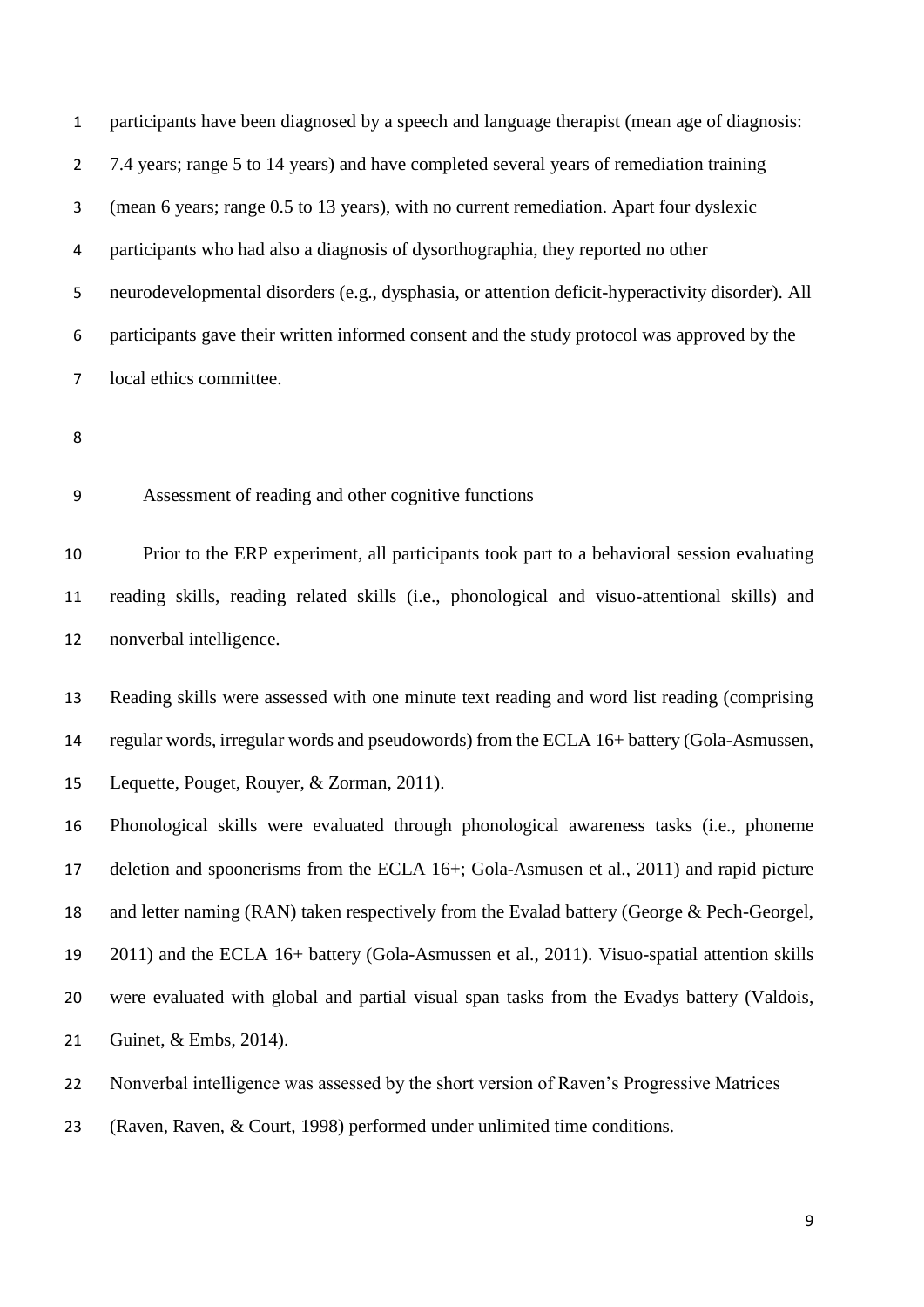- 1 As displayed in Table 1, expert readers and dyslexic readers were well matched on length of 2 college studies and nonverbal intelligence. In contrast, expert readers scored better than 3 dyslexic readers on almost all measures of reading and reading related skills.
- 4 Table 1. Group characteristics (significant group differences are marked in bold letters)

|                                                | Dyslexic readers   | <b>Expert readers</b> | Group difference (t-test)       |
|------------------------------------------------|--------------------|-----------------------|---------------------------------|
| Education (years of college studies)           | 2.8(1.4)           | 2.3(1)                | $\overline{t(40)}$ =1.28, p>.10 |
| Text reading (words correctly read)            | 152.9 $(\pm 19.8)$ | $177.4 (\pm 13.6)$    | $t(40)=-4.68, p<.001$           |
| Text reading (number of errors)                | $1.6 (\pm 1.2)$    | $1(\pm 1.2)$          | $t(40)=1.65, p>10$              |
| <b>Regular word reading (RTs in seconds)</b>   | $17.1 (\pm 5.1)$   | 12.3 $(\pm 2.7)$      | $t(40)=3.77, p<.001$            |
| Regular word reading (score/20)                | 19.1 $(\pm 1.1)$   | 19.7 $(\pm .6)$       | $t(40)=-2.12$ , p=.040          |
| <b>Irregular word reading (RTs in seconds)</b> | 15.9 $(\pm 4.7)$   | 11.9 $(\pm 2.8)$      | $t(40)=3.35, p<.01$             |
| Irregular word reading (score/20)              | 18.2 $(\pm 1.7)$   | 18.3 $(\pm 1.6)$      | $t(40)=0.09, p>0.10$            |
| <b>Pseudoword reading (RTs in seconds)</b>     | $29.7 (\pm 12.3)$  | 17.7 $(\pm 3.9)$      | $t(40)=4.27, p<.001$            |
| Pseudoword reading (score/20)                  | $17 (\pm .2.3)$    | 18.3 $(\pm 2)$        | $t(40)=-1.87$ , p=.068          |
| Phoneme deletion (RTs in seconds)              | 41.4 $(\pm 12.4)$  | $31.2 (\pm 13.7)$     | $t(40)=2.53, p=.016$            |
| Phoneme deletion (score/10)                    | 7.8 $(\pm 2.4)$    | 9.1 $(\pm 2)$         | $t(40)=-1.97$ , p=.055          |
| Spoonerisms (RTs in seconds)                   | 139.3 $(\pm 59.1)$ | $80.3 \ (\pm 37.6)$   | $t(40)=3.86, p<.001$            |
| Spoonerisms (score/20)                         | 17.1 $(\pm 2.6)$   | 19.2 $(\pm 1.1)$      | $t(40)=-3.38, p<.01$            |
| <b>RAN picture (RTs in seconds)</b>            | 45.8 $(\pm 6.9)$   | 38 $(\pm 4.8)$        | $t(40)=4.22, p<.001$            |
| RAN picture (score/60)                         | 60 ( $\pm$ 0)      | 59.9 $(\pm .5)$       | $t(40)=1.37, p>10$              |
| <b>RAN</b> letter (RTs in seconds)             | 24.3 $(\pm 6.6)$   | 16.5 $(\pm 3.5)$      | $t(40)=4.73$ , p<.001           |
| RAN letter (score/50)                          | 49.3 $(\pm 1.2)$   | 49.7 $(\pm .6)$       | $t(40)=-1.32, p>10$             |
| Partial visual span (score/72)                 | 56 $(\pm 8.8)$     | 62.1 $(\pm 7)$        | $t(40)=2.40, p=.021$            |
| Global visual span (score/144)                 | $83 \ (\pm 15.5)$  | 106.2 $(\pm 20.4)$    | $t(40)=-4.06, p<.001$           |
| Non verbal intelligence (centile row)          | $80.7 (\pm 14.3)$  | 86.7 $(\pm 9.5)$      | $t(40)=-1.58, p>10$             |

6 2.2. Material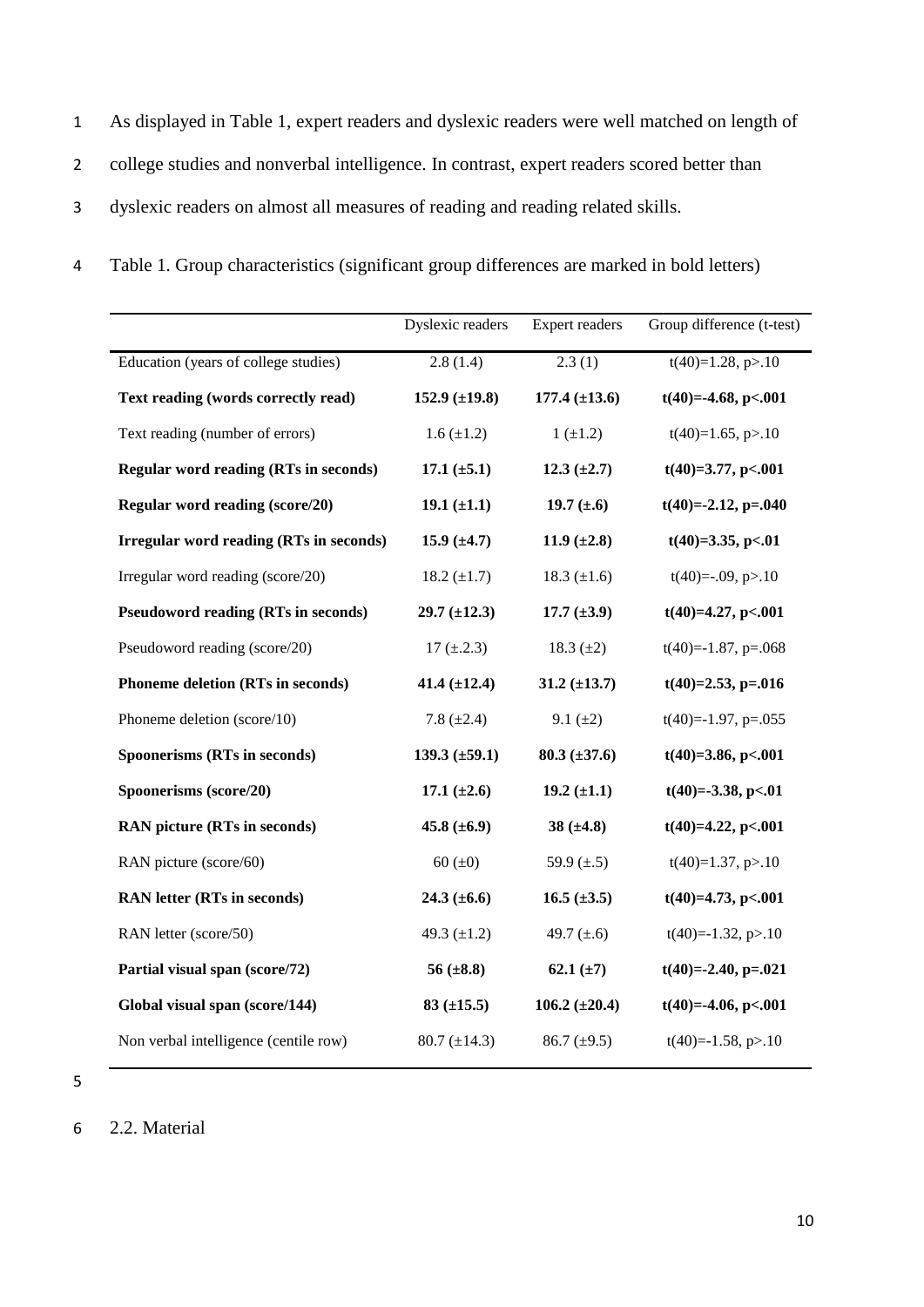| $\mathbf 1$    | To avoid item repetition across the reading and lexical decision tasks, two matched             |
|----------------|-------------------------------------------------------------------------------------------------|
| $\overline{2}$ | lists of stimuli were created and counterbalanced between the two tasks. Each list comprised a  |
| 3              | total of 120 mono and bisyllabic words selected from the French lexical database Lexique 3      |
| 4              | (New, Pallier, Ferrand, & Matos, 2001). All words were four-to-eight letter long.               |
| 5              | Orthographically legal and pronounceable pseudowords were created by changing at least two      |
| 6              | letters in the set of words. The 240 words and 240 pseudowords were matched on bigram           |
| $\overline{7}$ | frequency, the number of orthographic and phonological neighbors and the frequency of the       |
| 8              | first syllable ( $p>10$ ). In addition, the two lists of words (Appendix A) and two lists of    |
| 9              | pseudowords (Appendix B) were matched on a set of pertinent variables.                          |
| 10             | 2.3. Procedure                                                                                  |
| 11             | The participants were tested individually in a soundproof dimly lit room, sat at 60 cm in front |
| 12             | of the computer screen. All participants performed both a lexical decision task and a reading   |
| 13             | aloud task in counterbalanced order, with an interval filled with an unrelated task in between. |
| 14             | Each task was divided into 3 blocks of words and pseudowords presented in pseudorandom          |
| 15             | order (no more than 3 consecutive words or pseudowords).                                        |
| 16             | The software E-prime (E-Studio) was used to present the trials and record the response          |
|                | 17 latencies (RTs) and the errors for the lexical decision task. The procedure was the same in  |
| 18             | both lexical decision and reading aloud: each trial began with a black fixation cross presented |
| 19             | for 400 ms in the centre of a grey screen (used to avoid extreme light exposure). The fixation  |
| 20             | cross was then replaced by a grey screen for 100 ms, followed by the stimulus for 1000 ms.      |
| 21             | Stimuli were presented in Courrier New font, with 18-point lower case letters and subtended     |
| 22             | approximately 3.6 degree of the visual angle. The next trial began after a random inter-trial   |
| 23             | interval of 1400-1600 ms. Before each experimental task, the participants performed six         |
| 24             | practice trials.                                                                                |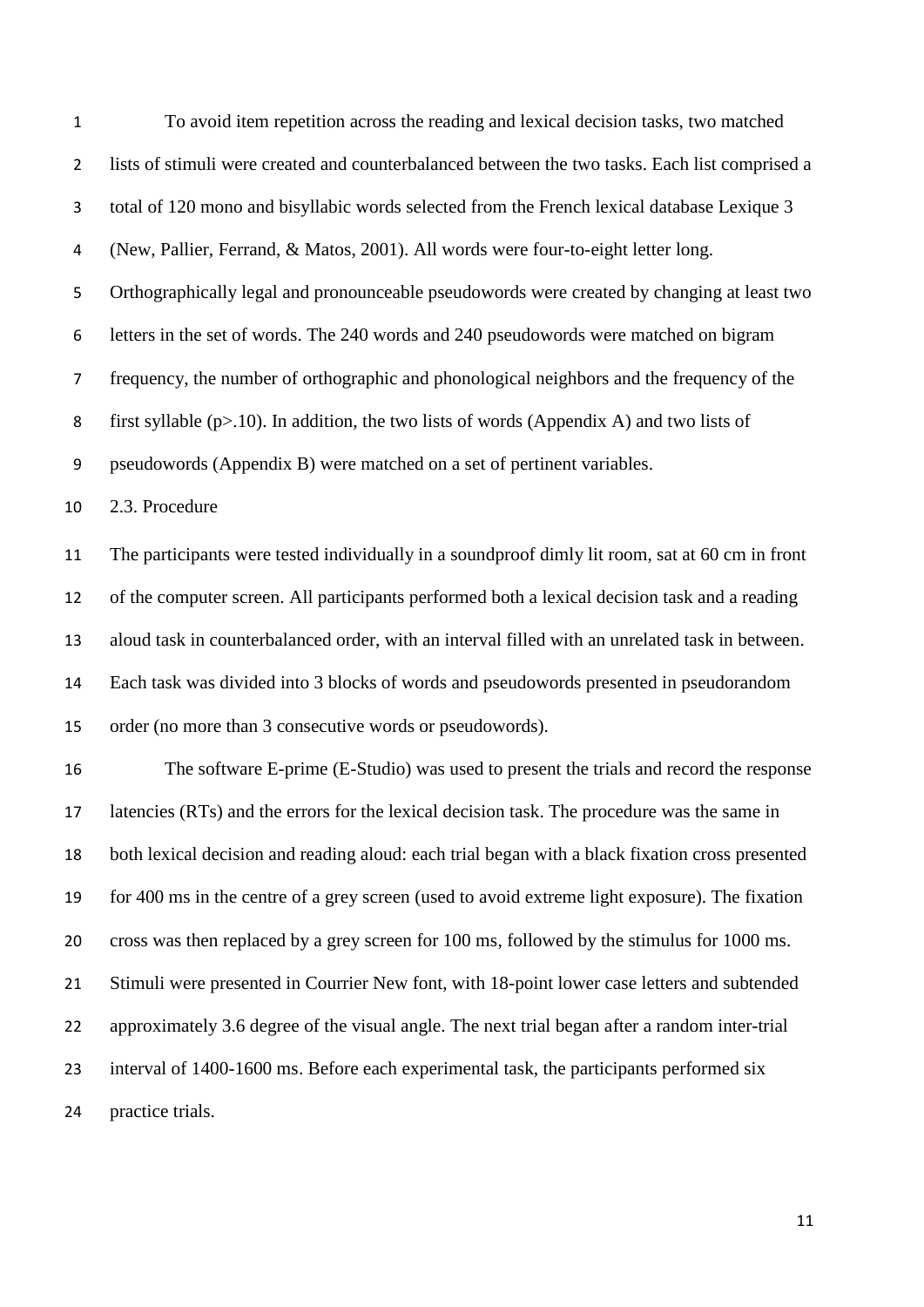For both tasks, participants were instructed that they would see words and pseudowords on the computer screen. In the lexical decision task, participants were asked to decide as quickly and accurately as possible whether the stimulus corresponded to a real word or not by pressing a YES response key or a NO response key with the right hand. In the reading aloud task, participants were required to read aloud as quickly and accurately as possible the stimulus displayed, whether it was a word or a pseudoword. The spoken responses were digitized and recorded for later response latency and accuracy check. After elimination of errors, latencies of vocal responses (i.e., the number of ms separating the stimulus onset from the articulation onset) were systematically checked with speech analysis software (Check Vocal; Protopapas, 2007). 2.4. ERP recording and analysis 2.4.1. EEG acquisition and Pre-Analyses EEG was recorded continuously using the Active-Two Biosemi EEG system (Biosemi V.O.F. Amsterdam, Netherlands) with 128 channels covering the entire scalp. Signals were sampled at 512 Hz and band-pass filters set between 0.16 and 100 Hz. Offline, ERPs were then bandpass-filtered to 0.2–30 Hz and notch-filtered to 50 Hz and reaveraged to average references. Averaging was computed with epochs (i.e., specific time windows extracted from the continuous EEG signal) of 500 ms starting 100 ms before to 400 ms after stimulus onset using the Cartool software (Brunet, Murray, & Michel, 2011). Epochs contaminated by eye blinking, movements or other noise were rejected and excluded from averaging after visual inspection. In addition, only trials with correct responses and valid RTs were retained. As a result, a minimum of 55 averaged trials per participant in each condition and task entered the ERP analyses (dyslexics: 55-114 epochs [mean=93] in lexical decision; 64-112 epochs [mean=88] in reading aloud; controls: 61-116 epochs [mean=99] in lexical decision; 66-113 epochs [mean=98] in reading aloud). Bad channels (i.e., electrodes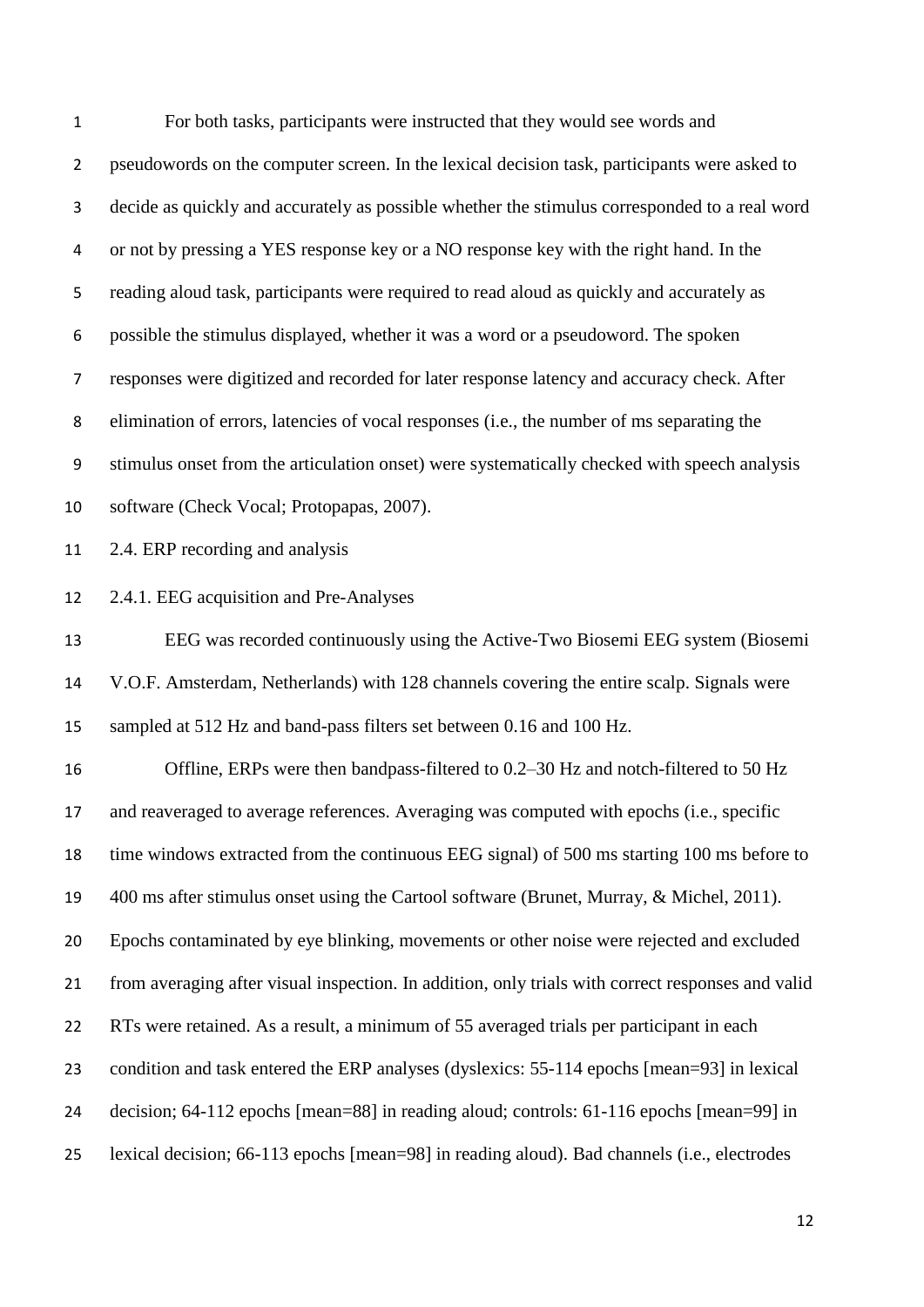with artifacts or missing signal) were interpolated using 3-D splines interpolation (Perrin, Pernier, Bertrand, Giard, & Echallier, 1987). This procedure allows to reconstruct a missing or poor EEG signal from a specific electrode by combining signals from neighboring electrodes. On average 9 channels were interpolated for each participant. The number of averaged trials and interpolated electrodes did not differ between the two groups.

2.4.2. Waveform analyses

 Standard amplitude waveform analyses were first performed on all electrodes and data-points (from -100 ms before stimulus presentation to 400 ms after) to identify separately for each task the time windows of between group differences. This analysis thus informs on whether and when differences in amplitudes appear between dyslexic and expert readers. Repeated measure ANOVAs (parametric analysis) were computed on ERP amplitudes separately for each task with the between factor group (i.e., dyslexic readers versus expert readers) and the within factor stimulus type (words versus pseudowords) using STEN toolbox (developed by Jean-François Knebel,

http://www.unil.ch/fenl/home/menuguid/infrastructure/software--analysis-tools.html). To

correct for multiple comparisons, a spatial and temporal correction criterion was applied: only

differences over at least 4 clustered electrodes and extending over at least 5 consecutive time-

frames (i.e., 10 ms) were retained with an alpha criterion of 0.02.

2.4.3. Global topographic ERP pattern analyses

 Second, global topographic ERP pattern analyses were performed. The topographic analysis consisted in clustering the ERP signal (from 80 to 400 ms after stimulus onset) into different periods of stable or quasi-stable global electric fields, each assumed to correspond to particular periods in mental information processing (Changeux & Michel, 2004; Koukou & Lehmann, 1987; Lehman et al., 1998). The global topographic patterns further inform on the nature of the between group differences: a) whether they are limited to a mere difference in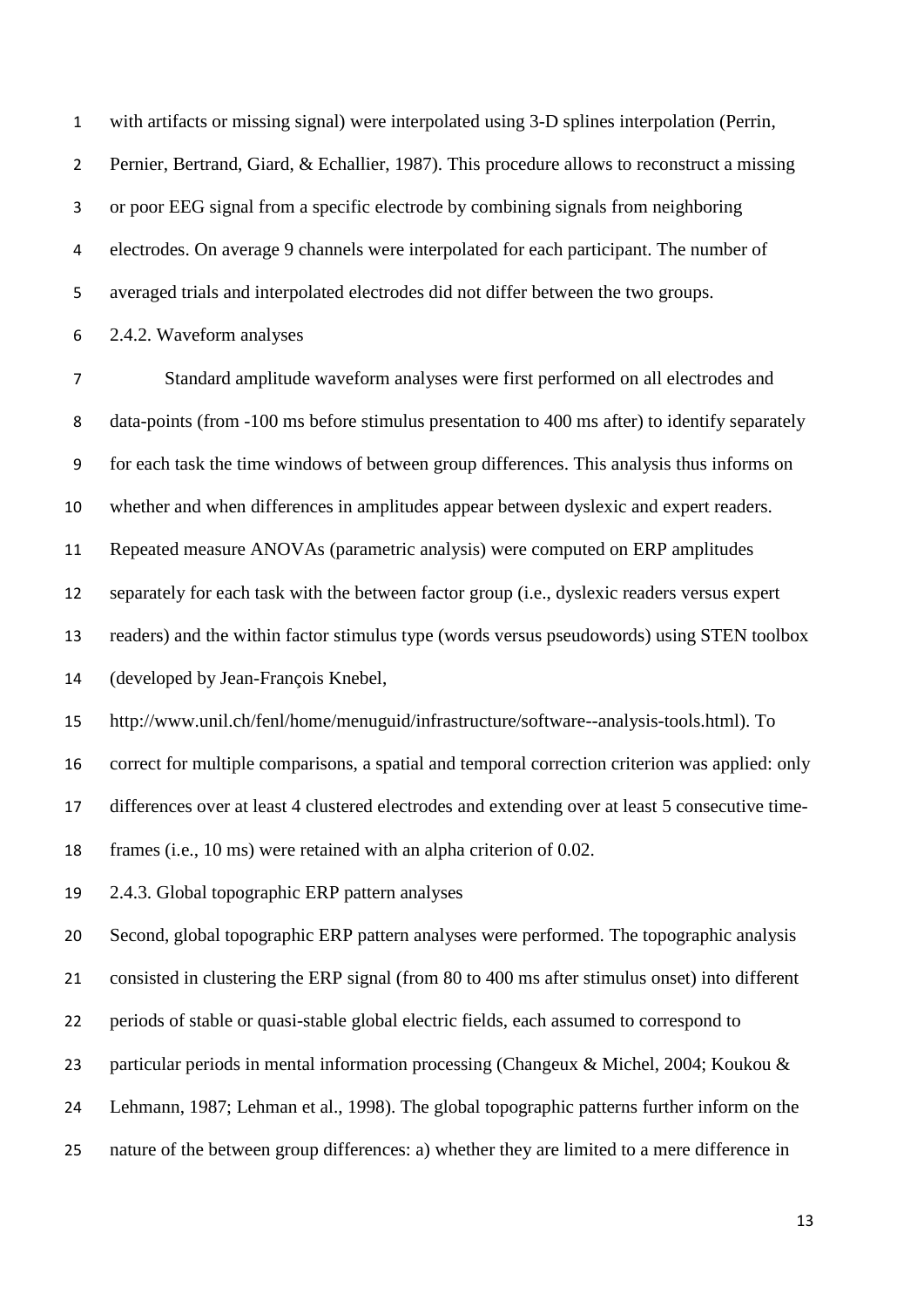the strength of the electric field (i.e., only amplitude differences); b) whether different neurophysiological mechanisms underlie print processing between the two groups, with topographic differences; c) whether they rely on the involvement of similar neurophysiological mechanisms engaged for a shorter/longer time-period, in the case of similar microstates characterized by different durations or by shifts. A spatio-temporal segmentation was run separately for each task. This spatio-temporal segmentation analysis (Brunet, et al. 2011) allows summarizing ERP data into a limited number of topographic map configurations. This analysis was applied in order to identify time periods during which dyslexic readers evoked different electric fields at scalp compared to expert readers for each task and stimulus type. The spatio-temporal segmentation was applied on the grand-averages for each kind of stimuli (i.e., words and pseudowords) from the dyslexic and the expert readers from 80 to 400 ms after stimulus presentation separately for each task. To determine the most dominant map configurations, we used a modified hierarchical clustering analysis (Pascual-Marqui, Michel, & Lehmann, 1995; Michel, Thut, Morand, Khateb, Pegna, & Grave de Peralta, 2001): the agglomerative hierarchical clustering (Murray, Brunet, & Michel, 2008). A modified cross-validation criterion was used to determine the optimal number of maps that explained the best the group-averaged data sets across conditions. Additionally, a given topography had to be present for at least 20 time- frames (i.e., 40 ms) to be further considered. Then, a procedure called "fitting" was applied to statistically test the presence in each individual data of the pattern of map templates observed in the grand-averaged data. During the fitting procedure, each of the map templates identified in the grand-averaged data is compared with the moment-by-moment scalp topography of individual subjects' ERPs from each condition (each time point is labelled according to the map with which it best correlates spatially). This procedure allowed to establish the presence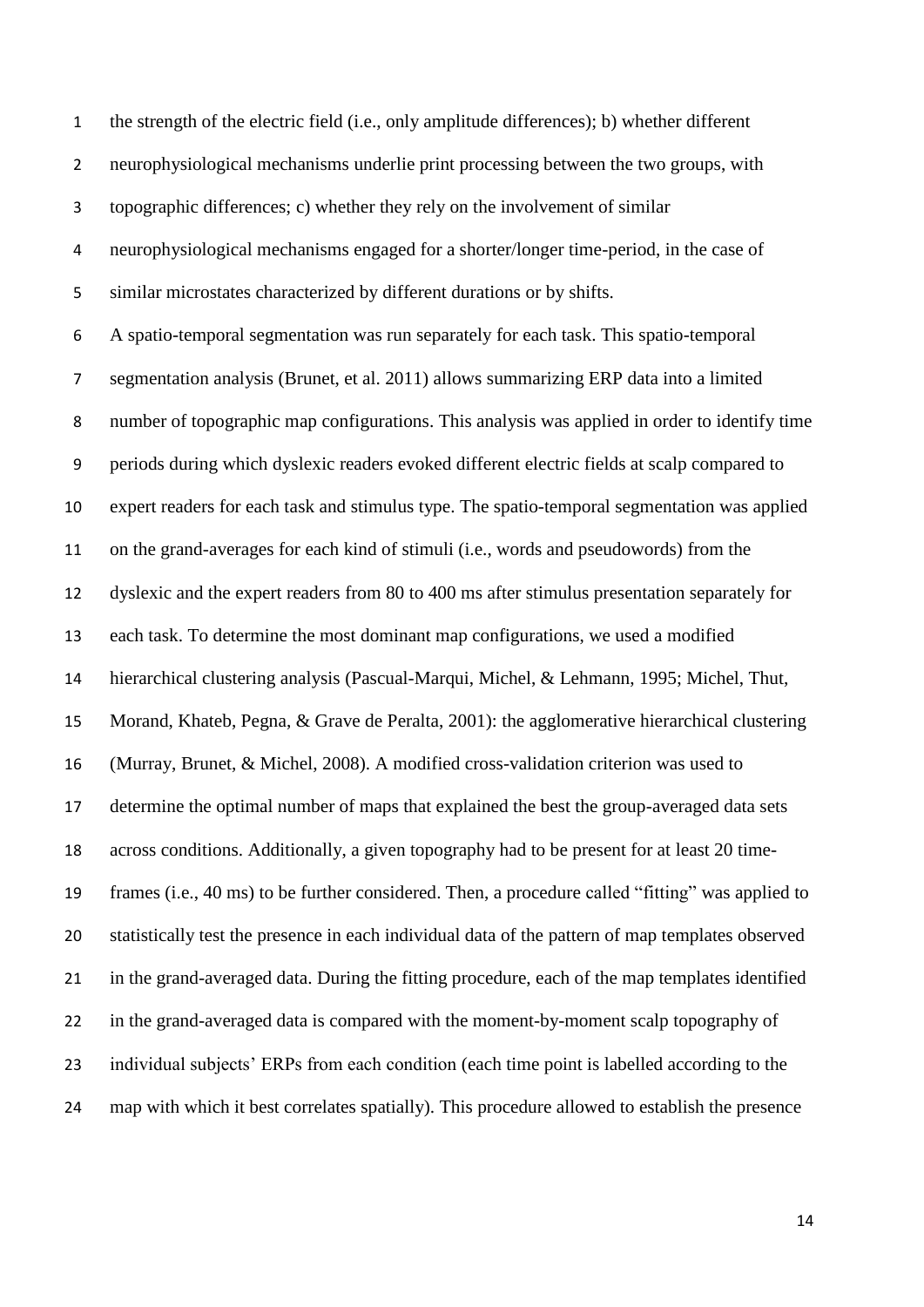and the duration of each cluster map in each individual ERP, these measures being used then for the statistical comparisons between groups and conditions. .

 In order to analyze whether some maps were more representative of one group compared to 4 the other, the map presence and map duration in ms observed in each subject's data were used for statistical analysis. Repeated measure ANOVAs were computed for each task on map duration with the between subject factor Group and the within subject factor Lexicality. Concerning map presence, Pearson chi square were applied to compare dyslexic and expert readers on each condition.

3. Results

 As the main goal of the study was to investigate group differences in print processing, the result section is focused on effects involving the Group factor.

3.1. Lexical decision

3.1.1. Behavioral results

14 Incorrect responses, outliers (mean  $RT \pm 2.5$  SD) and trials corresponding to contaminated

epochs in the ERP data were excluded from the RTs analysis. Latencies and proportion of

correct responses in each group for each task and stimulus type are displayed in Table 1.

17 Analysis of the RTs revealed a significant main effect of Group  $(F(1,40)=8.17, p<.01, \eta=17)$ ,

with longer RTs for dyslexic (792 ms) than for expert readers (662 ms).

19 The Group\*Lexicality interaction was marginal  $(F(1,40)=3.21, p=.081, \eta=.07)$ . Analysis of

the proportion of correct responses only revealed very marginal main effects of Group

21  $(F(1,40)=3.09, p=.087, \eta=.07)$  and Group\*Lexicality interaction  $(F(1,40)=3.24, p=.079,$ 

22  $\eta = .07$ ).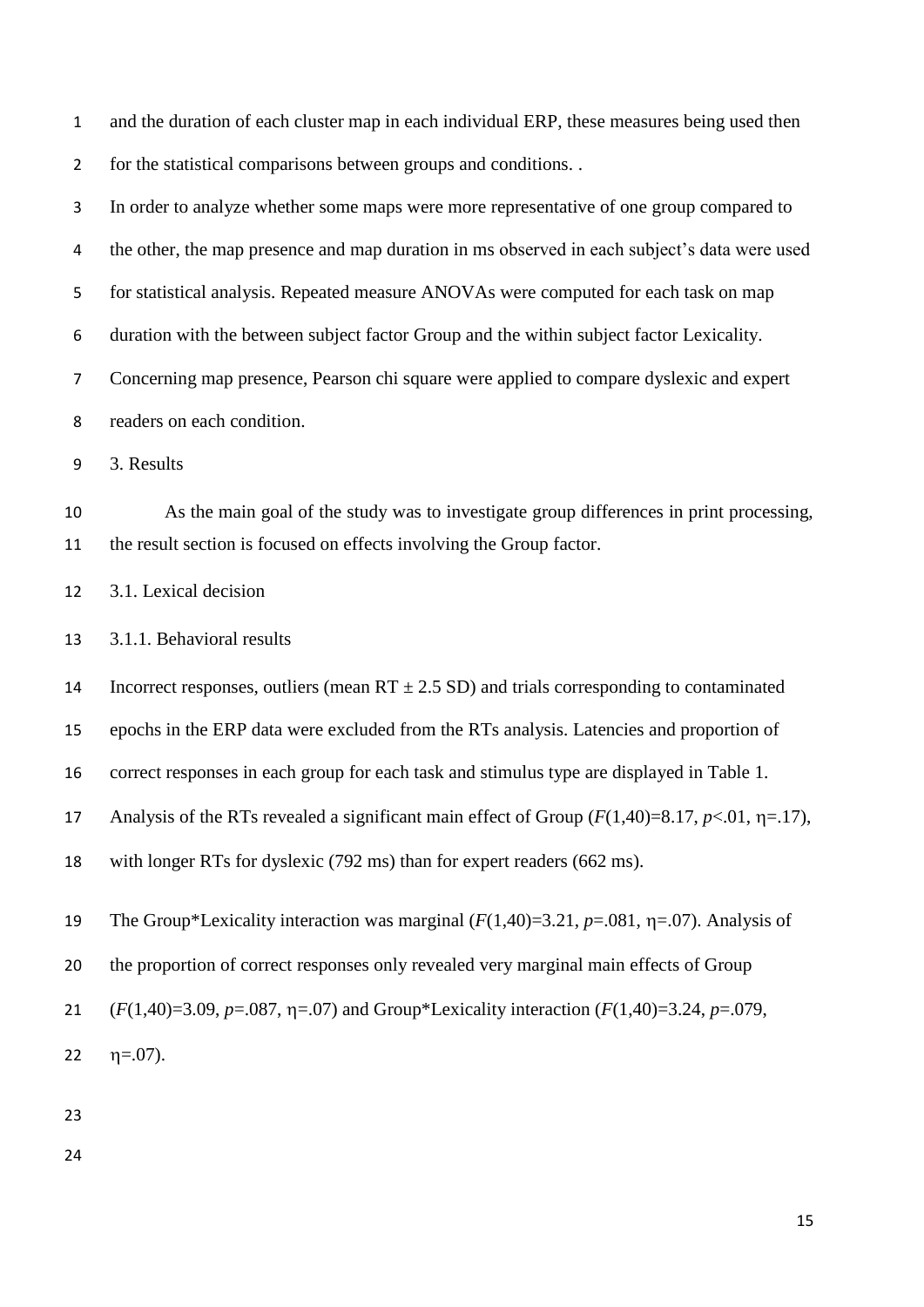Table 1. Mean latencies in ms (RTs) and proportion of correct responses in percentage (%

|  |  |  |  |  |  | CR) in each group for each stimulus type (standard deviations into brackets). |
|--|--|--|--|--|--|-------------------------------------------------------------------------------|
|--|--|--|--|--|--|-------------------------------------------------------------------------------|

|                | Word RTs        | Pseudoword RTs  | Word % CR    | Pseudoword % CR |
|----------------|-----------------|-----------------|--------------|-----------------|
| Dyslexic group | 738 $(\pm 180)$ | $846 (\pm 198)$ | 89 $(\pm 5)$ | $89 \ (\pm 11)$ |
| Control Group  | 624 $(\pm 86)$  | 699 $(\pm 105)$ | 91 $(\pm 8)$ | 95 $(\pm 6)$    |

#### 

3.1.2. Waveform amplitude analyses

 Figure 1A shows time points of significant amplitude differences between groups for the lexical decision task. Only differences with an alpha criterion of .02 and a minimum duration of 5 time-frames covering at least 4 clustered sites were considered. While the Group main effect did not reached significance, the analysis revealed a significant Group\*Lexicality interaction. Different amplitudes were found between groups for words only between 240 and 250 ms on a cluster of 5 centro-posterior sites, with larger N2 amplitudes in expert compared to dyslexic readers.

- ------------------
- 
- 13 Figure 1
- ------------------

3.1.3. Spatio-temporal analysis

 Spatio-temporal segmentations were applied on the grand-average data of dyslexic and expert readers for each of the two stimulus type (i.e., words and pseudowords) from 80 ms to 400 ms after stimulus onset. The analysis revealed five different electrophysiological template maps (labelled A, B, C, D, E in Figure 1C) accounting for 91.36% of the variance. The two first periods of stable electrophysiological activity corresponding to the P1 component (Map A, from about 80 to 135 ms) and the beginning of the N2 component (Map B, from about 135 to 22 205 ms) were common to the two groups. Different electrophysiological spatial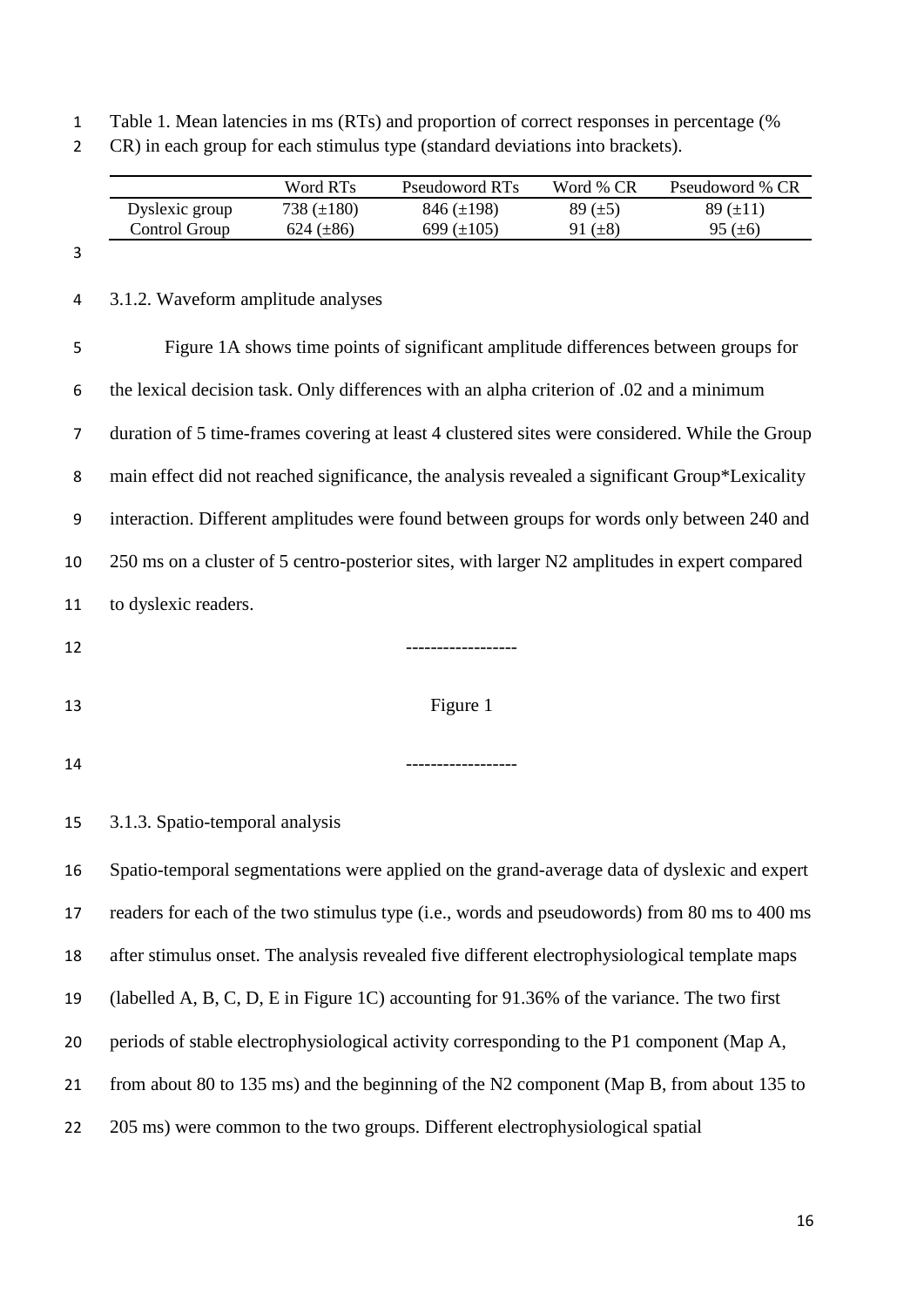configurations were then observed between the two groups for words from about 205 ms (Map C) and irrespective of stimulus type from about 260 ms (Map D and E). A fitting procedure was then applied to compare the map templates identified in the grand- averaged data with the individual ERP data in each group (i.e., dyslexic and control) and 5 stimulus type (word and pseudoword) from 135 to 400 ms with maps B, C, D and E. Table 2 details the maps presence (in percentage individuals displaying it) and map duration in ms for each group and stimulus type. The only significant between group difference was observed on map E. This map displayed a larger presence for words in expert readers (95% of expert readers displayed this map for words) compared to dyslexic readers (only 52% of dyslexic readers displayed this map for words). No other effect or interaction involving the Group factor reached significance.

12

13 Table 2. For each topography, presence of the map in the individual ERPs in percentage

|  | 14 (percentage of participants displaying the map) and average duration of the maps in ms for                                                 |
|--|-----------------------------------------------------------------------------------------------------------------------------------------------|
|  | $\frac{1}{2}$ , $\frac{1}{2}$ , $\frac{1}{2}$ , $\frac{1}{2}$ , $\frac{1}{2}$ , $\frac{1}{2}$ , $\frac{1}{2}$ , $\frac{1}{2}$ , $\frac{1}{2}$ |

15 each group and stimulus type.

|              |    |                  | Map presence $(in \%)$ |    | <b>Group difference</b> |                     |
|--------------|----|------------------|------------------------|----|-------------------------|---------------------|
|              |    | <b>Dyslexics</b> | <b>Controls</b>        |    | Chi <sup>2</sup> W      | Chi <sup>2</sup> PW |
|              | W  | PW               | W                      | PW |                         |                     |
| Map B        | 81 | 90               | 67                     | 86 | 1.11, p > 10            | .23, p > .10        |
| Map C        | 62 | 48               | 67                     | 52 | .10, p > .10            | .10, p > 10         |
| <b>Map D</b> | 62 | 67               | 52                     | 57 | .39, p > .10            | .40, p > 10         |
| Map E        | 52 | 67               | 95                     | 71 | 9.98, p<.01             | .11, p > 10         |
|              |    |                  |                        |    | (Cohen d= .96)          |                     |
|              |    |                  | Map duration (in ms)   |    |                         |                     |
|              |    | <b>Dyslexics</b> | <b>Controls</b>        |    | <b>Group effect</b>     | Group*              |
|              |    |                  |                        |    |                         | <b>Lexicality</b>   |
|              | W  | <b>PW</b>        | W                      | PW |                         |                     |
| Map B        | 88 | 98               | 76                     | 87 | .43, p > .10            | F<1, p>10           |
| Map C        | 48 | 42               | 46                     | 37 | F<1, p>10               | F<1, p>10           |
| <b>Map D</b> | 60 | 65               | 45                     | 59 | F<1, p>10               | F<1, p>10           |
|              |    |                  |                        |    |                         |                     |

16  $\overline{W}$  = words; PW = pseudowords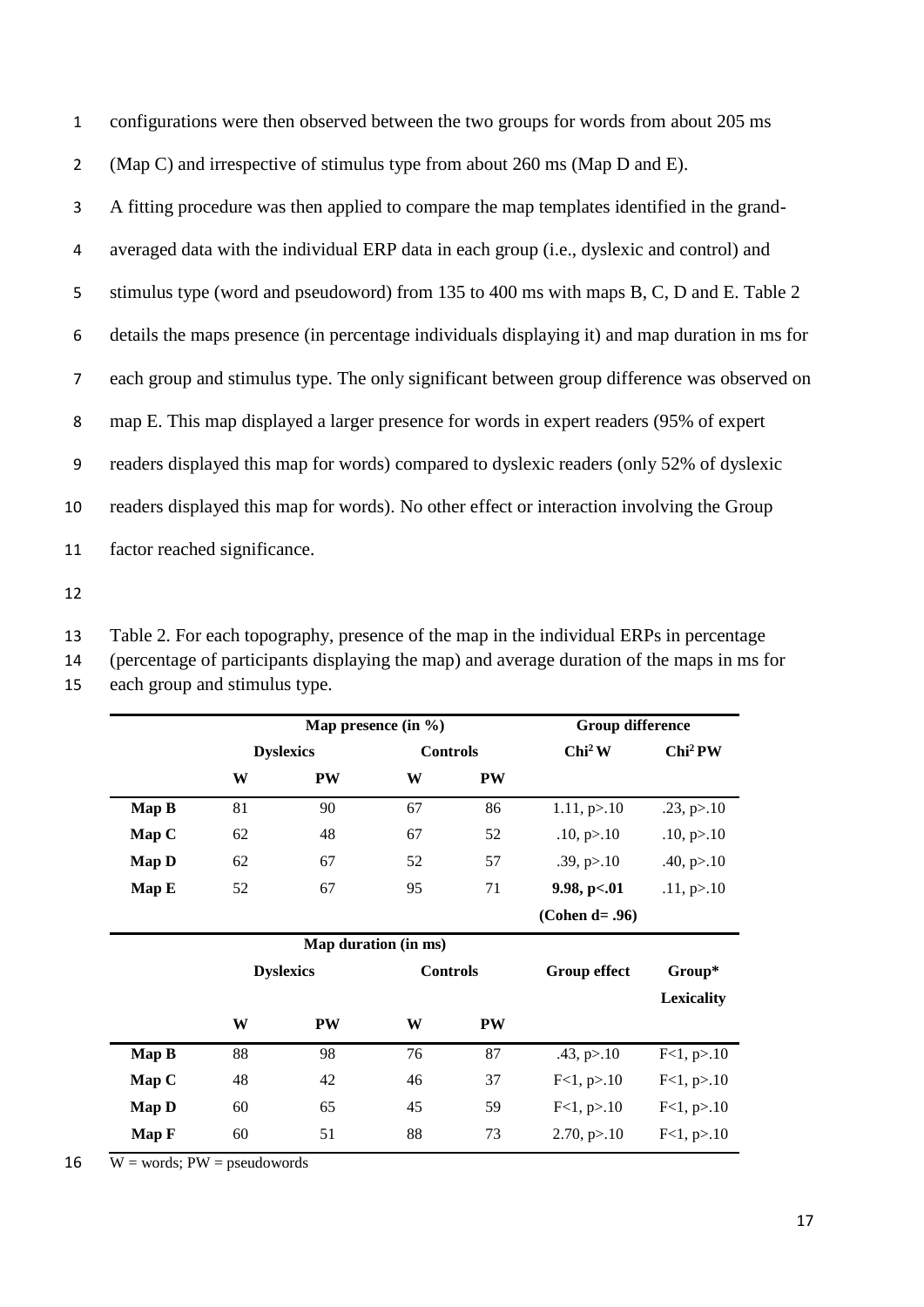#### **3.2. Reading aloud**

#### 3.2.1. Behavioral results

| 3  | Latencies and proportion of correct responses in each group for each stimulus type are                 |
|----|--------------------------------------------------------------------------------------------------------|
| 4  | displayed in Table 3. Analysis of the RTs revealed a significant main effect of Group                  |
| 5  | $(F(1,40)=17.11, p<.001, \eta=30)$ , with longer RTs for dyslexic (711 ms) than for expert             |
| 6  | readers (579 ms). Of importance, the Group*Lexicality interaction $(F(1,40)=9.1, p<.01,$               |
| 7  | $\eta$ =.19) was significant, with longer RTs for pseudowords compared to words in both groups.        |
| 8  | Post-hoc (Bonferroni correction) revealed that this lexicality effect was stronger in dyslexic         |
| 9  | $(97 \text{ ms}; \text{ p} < 0.0001)$ compared to expert readers $(45 \text{ ms}; \text{ p} < 0.01)$ . |
| 10 | Concerning the proportion of correct responses, the main effect of Group was                           |
| 11 | significant (F(1,40)=12.53, p<.01, $\eta$ =.24), with a lower percentage of correct responses for      |
| 12 | dyslexic (85%) than for expert readers (90%). The Group*Lexicality interaction                         |
| 13 | $(F(1,40)=22.25, p<.001, \eta=.36)$ was significant, with a lower number of correct responses for      |
| 14 | pseudowords compared to words in both groups. Post-hoc (Bonferroni corrected) revealed                 |
| 15 | that this lexicality effect was stronger in dyslexic $(12\%; p<.0001)$ compared to expert readers      |
|    |                                                                                                        |
| 16 | $(4\%; p=.03)$ .                                                                                       |

Table 3. Mean latencies in ms (RTs) and proportion of correct responses in percentage (%

CR) in each group for each stimulus type (standard deviations into brackets).

| 662 $(\pm 100)$<br>Dyslexic group<br>759 (±152)<br>91 $(\pm 3)$               | Pseudoword % CR |
|-------------------------------------------------------------------------------|-----------------|
|                                                                               | 79 (±7)         |
| Control Group<br>88 $(\pm 6)$<br>601 ( $\pm$ 91)<br>556 (±69)<br>92 $(\pm 5)$ |                 |

3.2.2. Waveform Amplitude analyses

 Figure 2A shows time points of significant amplitude differences between groups for the reading aloud task. Only difference with an alpha criterion of .02 and a minimum duration of 5 time-frames covering at least 4 clustered sites were considered. The main effect of Group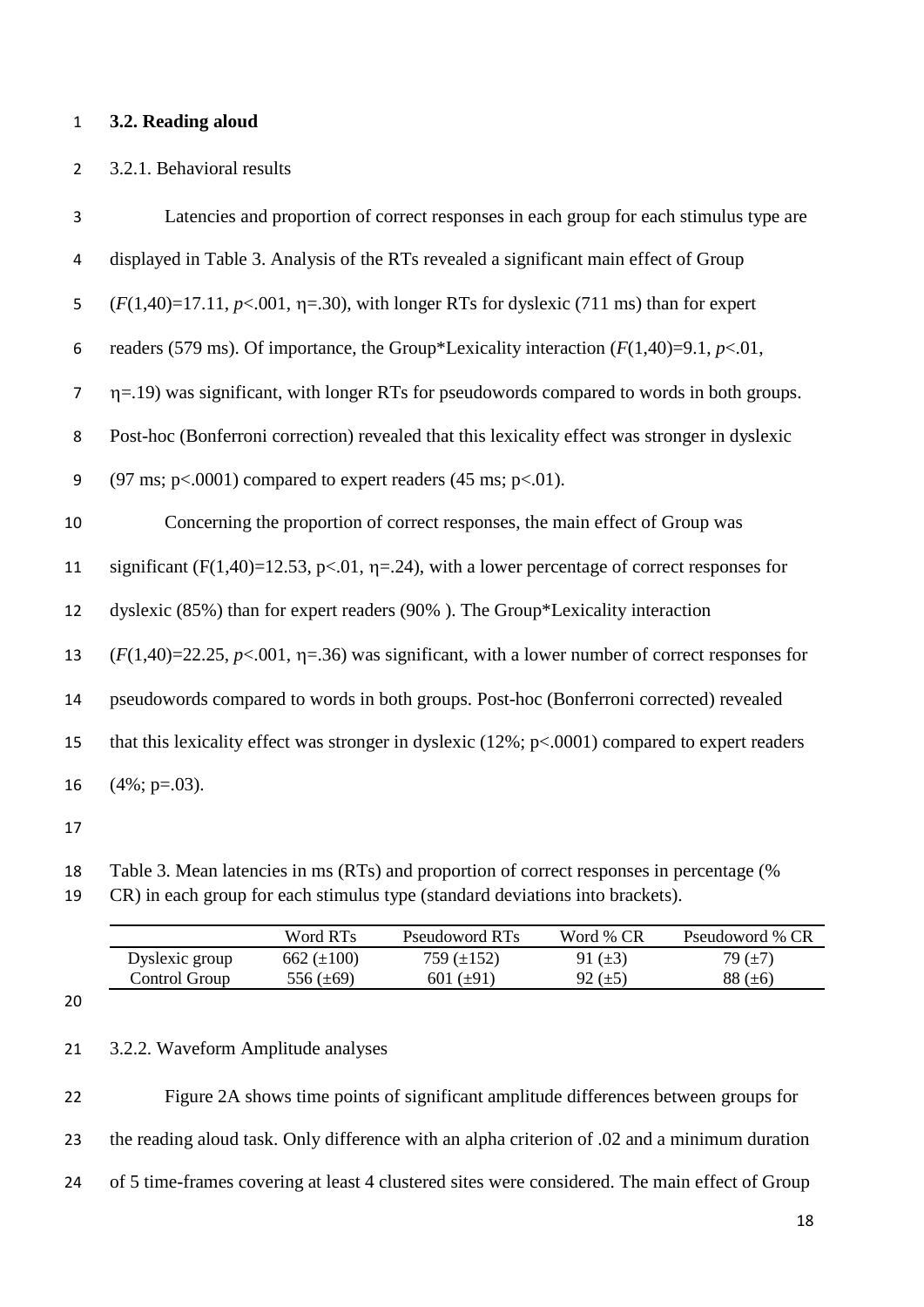| 1              | was significant. Reduced ERP amplitudes were observed in dyslexic compared to expert              |
|----------------|---------------------------------------------------------------------------------------------------|
| $\overline{2}$ | readers at three time intervals: a) between 105 and 125 ms following stimulus onset on a          |
| 3              | cluster of 5 central sites; b) between 175 and 195 ms on a cluster of 6 to 8 left posterior sites |
| 4              | (i.e., corresponding to the N2 time interval); and c) between 280 to 310 ms on a cluster of 4     |
| 5              | left central sites (i.e., corresponding to the N320 time interval). The Group*Lexicality          |
| 6              | interaction did not reached significance.                                                         |
| 7              |                                                                                                   |
| 8              | Figure 2                                                                                          |
| 9              |                                                                                                   |
| 10             | 3.2.3. Spatio-temporal analysis                                                                   |
| 11             | Spatio-temporal segmentations were applied on the grand-average data of dyslexic and              |
| 12             | expert readers for each of the two stimulus type (i.e., words and pseudowords) from 80 ms to      |
|                |                                                                                                   |

 expert readers for each of the two stimulus type (i.e., words and pseudowords) from 80 ms to 400 ms after stimulus onset. The analysis revealed six different electrophysiological template maps (labelled A', B', C', D', E', F', in Figure 2C) accounting for 95.75% of the variance. The first period of stable electrophysiological activity corresponding to the P1 component (Map A', from 80 to 135 ms) was common to the two groups. Different electrophysiological spatial configurations were then observed between the two groups for both words and pseudowords from the N2 time interval to the end of the analyzed interval (i.e., from about 135 to 400 ms corresponding to maps B', C', D', E' and F'). A fitting procedure was then applied to compare the map templates identified in the grand-averaged data with the individual ERP data in each group (i.e., dyslexic and control) and stimulus type (i.e., words and pseudowords) from 135 to 400 ms with maps B', C', D', E' and F'. Table 4 details the maps presence in percentage and map duration in ms for each group and stimulus type. 24 Statistical analysis performed on maps presence and duration revealed that maps B', D' and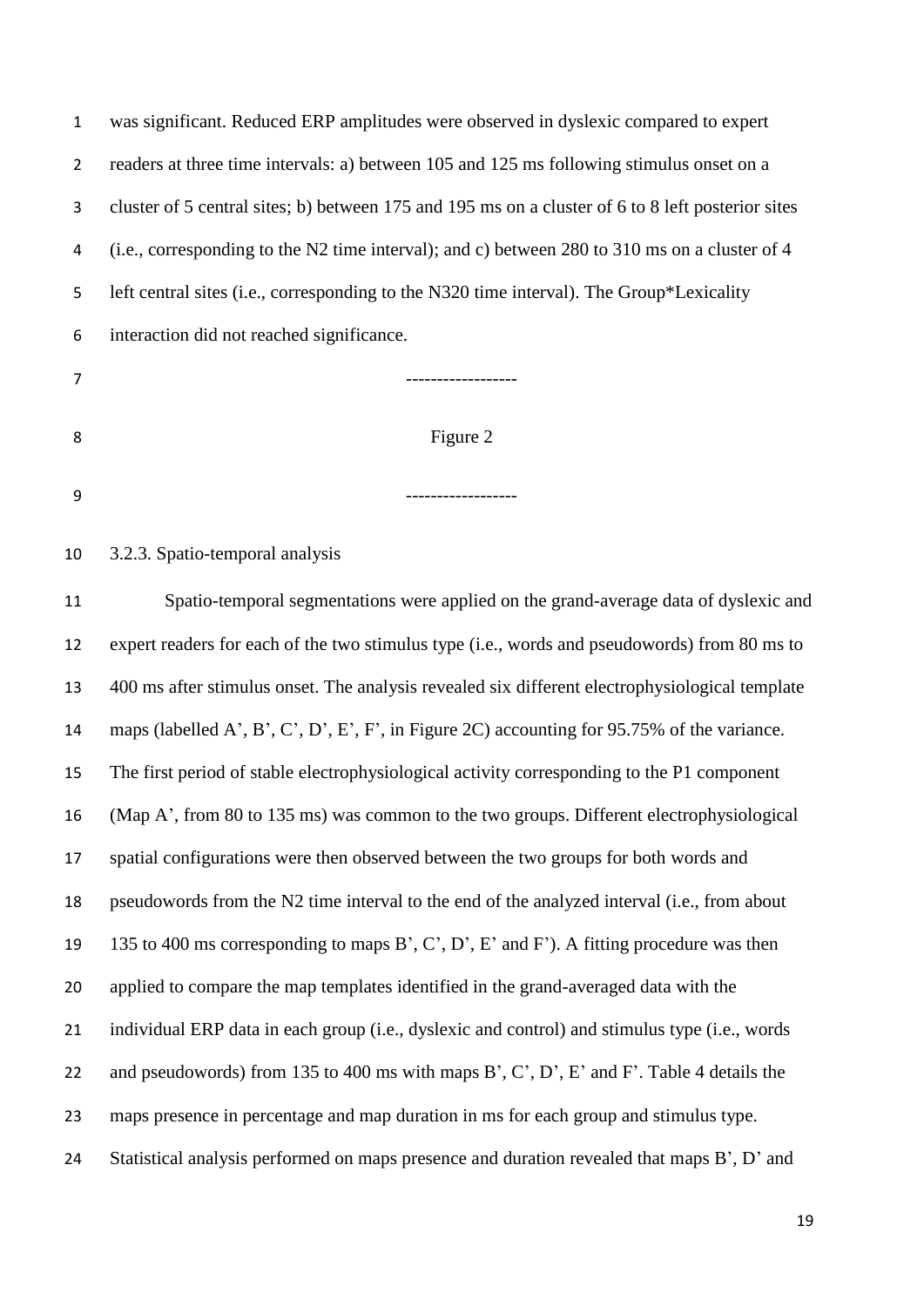F' appeared to characterize dyslexics more than expert readers on pseudowords (map B'), on words (map D') or on both words and pseudowords (map F'). Map E' appeared to be more predominant in expert than in dyslexic readers as revealed by map presence (on words data) and map duration.

5

6 Table 4. For each topography, presence of the map in the individual ERPs in percentage (of 7 participants displaying the map) and average duration of the map in ms for each group and

8 stimulus type.

|        |                  |                  | Map presence (in $\%$ ) |                 |                      | <b>Group difference</b> |
|--------|------------------|------------------|-------------------------|-----------------|----------------------|-------------------------|
|        | <b>Dyslexics</b> |                  |                         | <b>Controls</b> | Chi <sup>2</sup> W   | Chi <sup>2</sup> PW     |
|        | W                | <b>PW</b>        | W                       | PW              |                      |                         |
| Map B' | 48               | 48               | 33                      | 14              | .89, p > .10         | 5.46,p=.019             |
|        |                  |                  |                         |                 |                      | $(Cohen d=.71)$         |
| Map C' | 71               | 81               | 71                      | 90              | $\sqrt{2}$           | .78, p > 10             |
| Map D' | 67               | 67               | 29                      | 43              | $6.11$ , p= $.013$   | 2.40, $p > 10$          |
|        |                  |                  |                         |                 | $(Cohen d=.75)$      |                         |
| Map E' | 48               | 71               | 81                      | 81              | $5.08$ , $p = 0.024$ | .53, p > 10             |
|        |                  |                  |                         |                 | $(Cohen d=.69)$      |                         |
| Map F' | 71               | 62               | 33                      | 29              | $6.11$ , p= $.013$   | $4.71, p = .030$        |
|        |                  |                  |                         |                 | $(Cohen d=.75)$      | $(Cohen d=.66)$         |
|        |                  |                  | Map duration (in ms)    |                 |                      |                         |
|        |                  | <b>Dyslexics</b> |                         | <b>Controls</b> | <b>Group effect</b>  | Group*                  |
|        |                  |                  |                         |                 |                      | <b>Lexicality</b>       |
|        | W                | PW               | W                       | PW              |                      |                         |
| Map B' | 23               | 28               | 20                      | 9               | $1.75$ , p $>10$     | $2.63$ , $p > 10$       |
| Map C' | 53               | 68               | 67                      | $78\,$          | F<1, p>10            | F<1, p>10               |
| Map D' | 57               | 54               | 25                      | 36              | 2.48, $p > 10$       | $1.19$ , $p > 10$       |
| Map E' | 57               | 66               | 114                     | 119             | 7.44, p<.01          | F<1, p>10               |
|        |                  |                  |                         |                 | $(n=16)$             |                         |
| Map F' | 67               | 39               | 30                      | 14              | 5.89, p <. 02        | F<1, p>10               |
|        |                  |                  |                         |                 | $(n=.13)$            |                         |
|        |                  |                  |                         |                 |                      |                         |

9  $W = words$ ; PW = pseudowords;

10 4. Discussion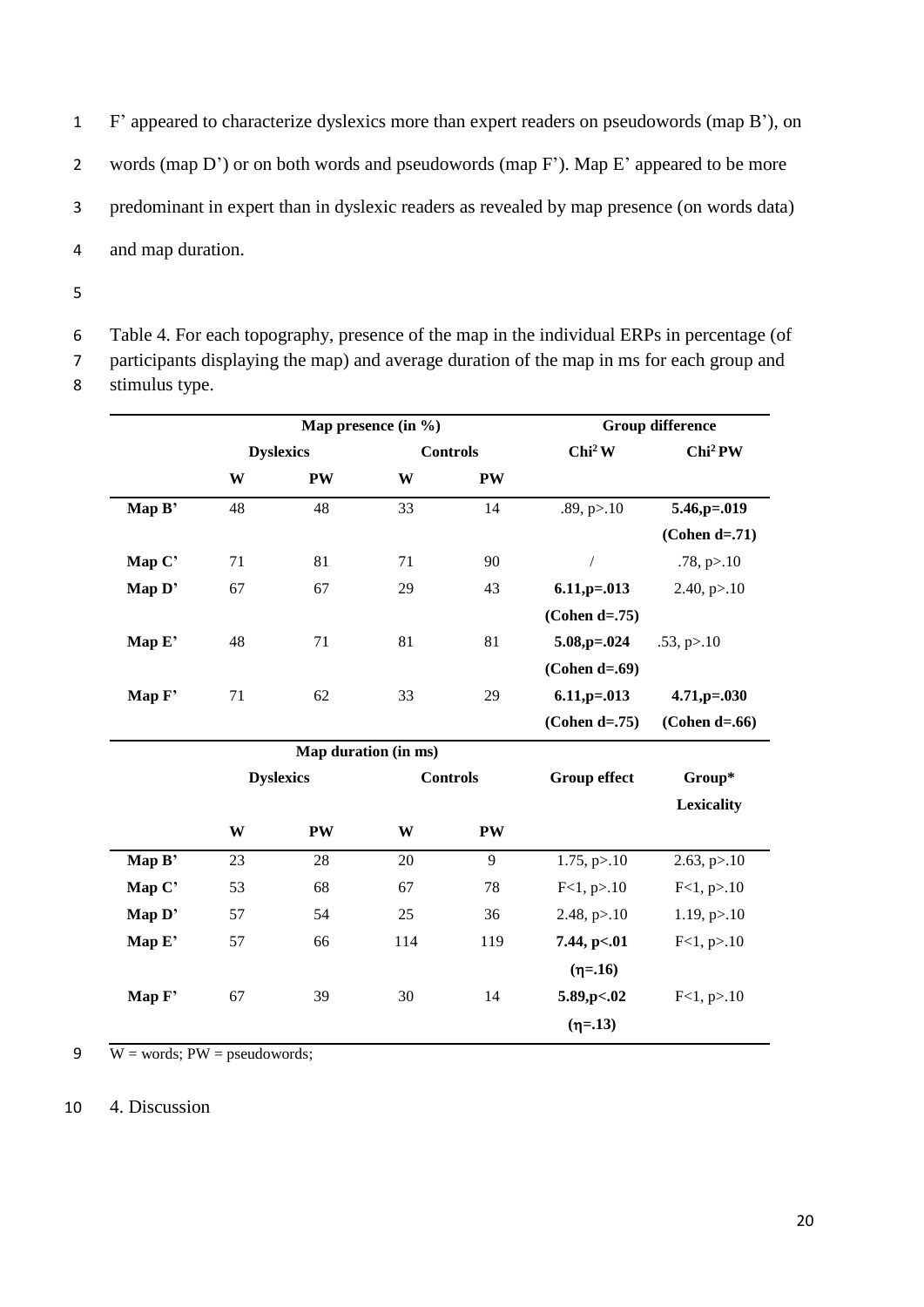The main findings of the present study revealed that the electrophysiological correlates of dyslexia in print processing vary both in timing and in nature according to the task requirements, here lexical decision and reading aloud. As discussed in the introduction, lexical decision has been widely used to investigate print processing in dyslexia and has mainly been associated to orthographic processes, whereas reading aloud, despite being more demanding on phonological processing and closer to reading in real life, has virtually not been used to compare expert and dyslexic readers in ERP studies.

4.1. Lexical decision: impairment in lexical access?

 Dyslexic readers were globally slower to perform the lexical decision task compared to expert readers, irrespective of the kind of stimuli, supporting their difficulty in performing a visual word recognition task. Amplitude waveform analysis revealed reduced amplitudes at the end of the N2 interval in dyslexic compared to expert readers at posterior central sites. This between group difference was limited to word stimuli while it did not reach significance for pseudowords. This inter-group difference was observed later and at different sites than in previous ERP studies (Araújo et al., 2012; Dujardin et al., 2011; Mahé et al., 2012; 2013; Maurer et al., 2007; Shaul et al., 2012), where it was reported at about 170/200 ms and on left posterior sites. One might be surprised by the absence of larger between group differences on amplitudes at left posterior sites. It should be noted that while most of previous studies were focused on an interaction between the group and a specific effect on the N2 amplitude (e.g., a difference of print sensitivity or lexicality effect), the present experiment was more focused on between group differences on word and pseudoword processing. Second, in contrast to previous ERP studies, the present analysis was not a priori focused on a specific time interval or component and on specific sites. The analysis carried out on the entire time interval between stimulus presentation to 400 ms after at all sites required stricter statistical thresholds and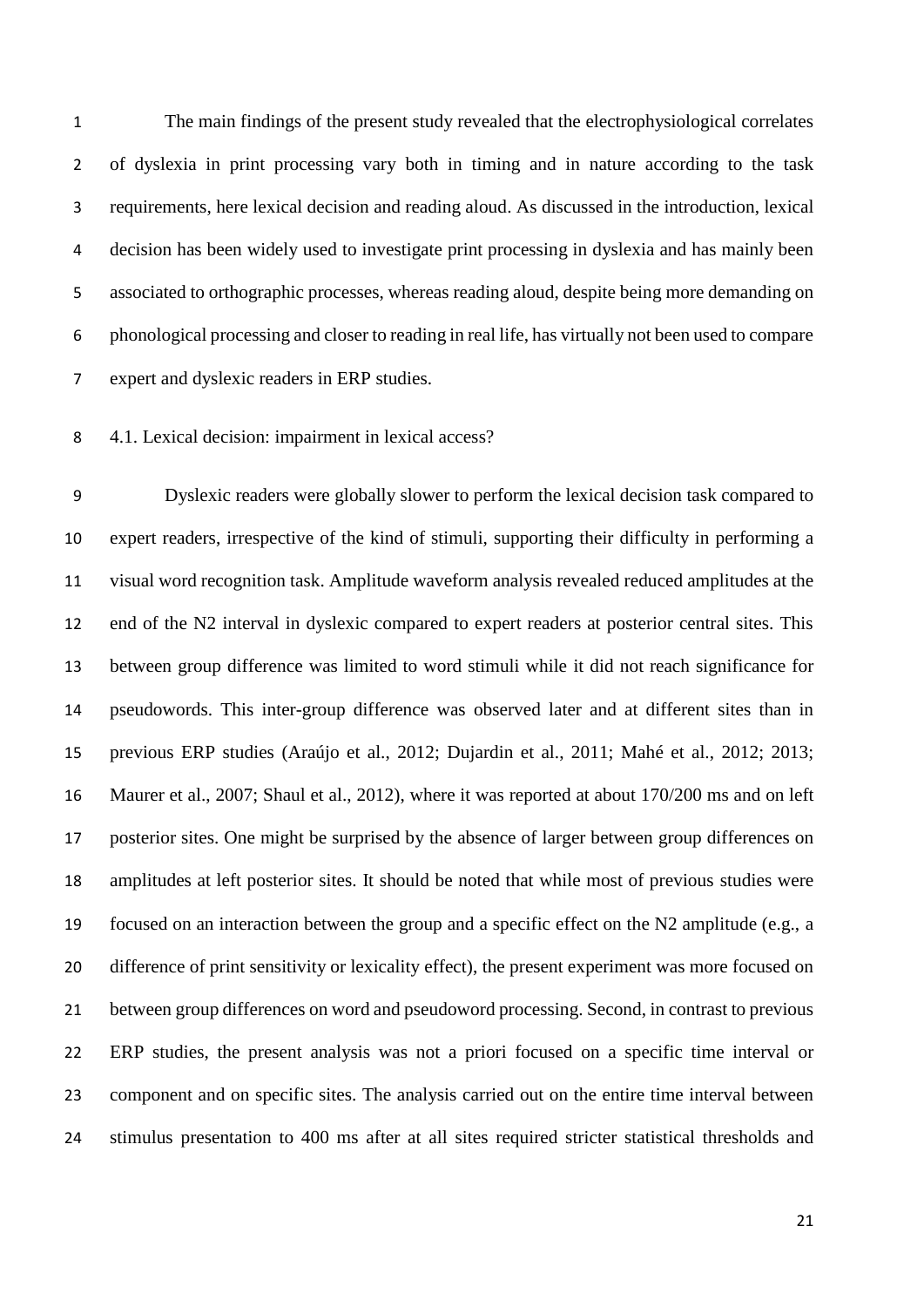criteria, which might explain the smaller effect in terms of number of channels and of time-points.

 The spatio-temporal analysis revealed no between group differences in the N2 time interval. The between group differences observed on waveforms at centro-posterior sites in the present study seem to correspond to mere difference in amplitudes without shifts of differences on the global voltage distribution. This finding is especially informative relative to the reported alterations in dyslexic readers in the N2 sensitivity to print (Maurer et al., 2007; Mahé et al., 2012) or orthographic familiarity (Dujardin et al., 2012; Mahé et al., 2013; Shaul et al., 2012). Our pattern of data seems indeed to indicate that dyslexic readers would engage similar neural networks than expert readers at the N2 time interval. We may rather hypothesize the engagement of similar cognitive processes with a reduced efficiency in dyslexic readers. This hypothesis is supported by the later topographic differences observed between the two groups (presence of the last period of electrophysiological stability "E" on words). Indeed, the between group difference observed on map labelled "map E" was due to a specifically higher presence of this configuration at scalp for words compared to pseudowords in expert readers only. It might be hypothesized that in expert readers, after visual word form analysis, print processing would differ between words, whose orthographic form has been recognized, and pseudowords, which do not correspond to any stored lexical representation. In dyslexic readers, if the visual word form analysis is less efficient (Dujardin et al., 2012; Mahé et al., 2013; Shaul et al., 2012), familiar words may not have been well identified and require some additional processes. This could explain the group difference following the N2 time window and observed specifically for words. Concerning the lack of the between group difference for pseudowords, it should be noted that the context of the lexical decision task does not require a full processing of pseudowords. This might explain the lack of interaction between Group and Lexicality on the behavioral data.

4.2. Reading aloud: impaired phonological access from print?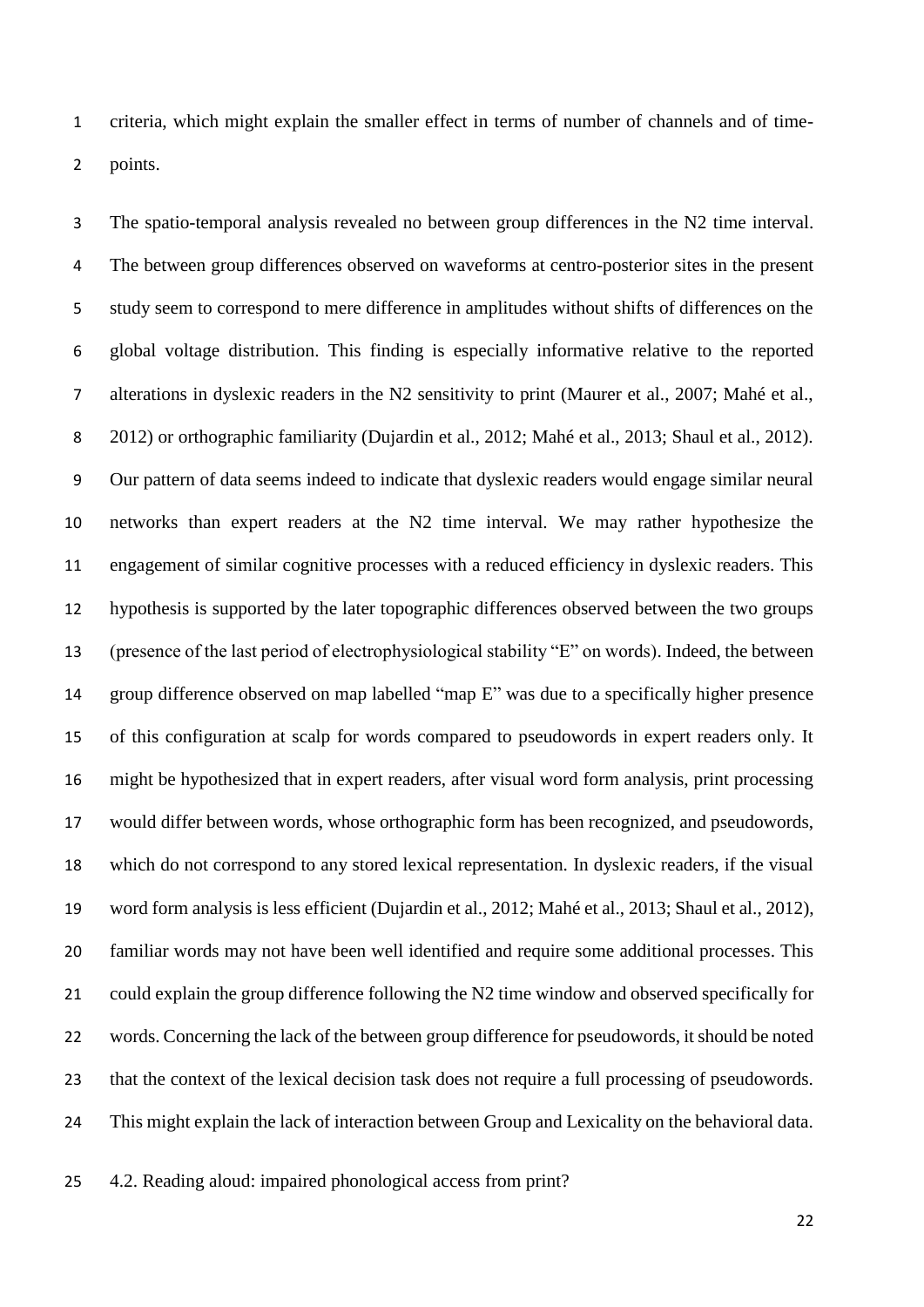In reading aloud, which requires explicit grapheme-to-phoneme conversion differently from lexical decision, the behavioural analysis revealed on both latencies and error rates stronger difficulties to process pseudowords than words in dyslexic readers relatively to the control group. This was especially visible in the accuracy data with very low scores for pseudowords in dyslexic readers. In the EEG data, between group differences were observed for both words and pseudowords. Differences were present on amplitudes between the two groups earlier than in the lexical decision task (i.e., around 100 ms after stimulus presentation). Reduced amplitudes were also observed in dyslexic compared to expert readers at the N2 time interval and between 280 and 310 ms on a cluster of 4 left central sites. This later time interval and the cluster corresponds to the N320 component, usually reported in experimental contexts or material putting a heavy weight on orthographic-to-phonological mapping and has been related to grapheme-to-phoneme conversion mechanisms in rhyme judgment (Bentin et al., 1999), silent reading (Simon et al., 2004) or lexical decision tasks involving pronounceable vs non pronounceable written strings (Simon et al., 2006). Our finding of reduced N320 amplitudes in dyslexic readers is consistent with the different N320 responses recorded in dyslexic readers relatively to expert readers in a perceptive decision task involving phonologically legal vs illegal stimuli (Araújo et al., 2012; 2015).

 Concerning the spatio-temporal results, between group differences in reading aloud were also observed earlier than in lexical decision. First between group differences were observed as early as in the N2 time interval, with a stronger prevalence of the map labeled "map B'" for pseudowords in dyslexic compared to expert readers. After the N2 time interval, it should be noted that the between group differences observed in reading aloud appeared to be much larger than those observed at this interval in lexical decision, with completely different patterns of stable electric fields between the two groups from 225 ms to the end of the analyzed interval. This finding suggests that after initially close neural networks recruited for the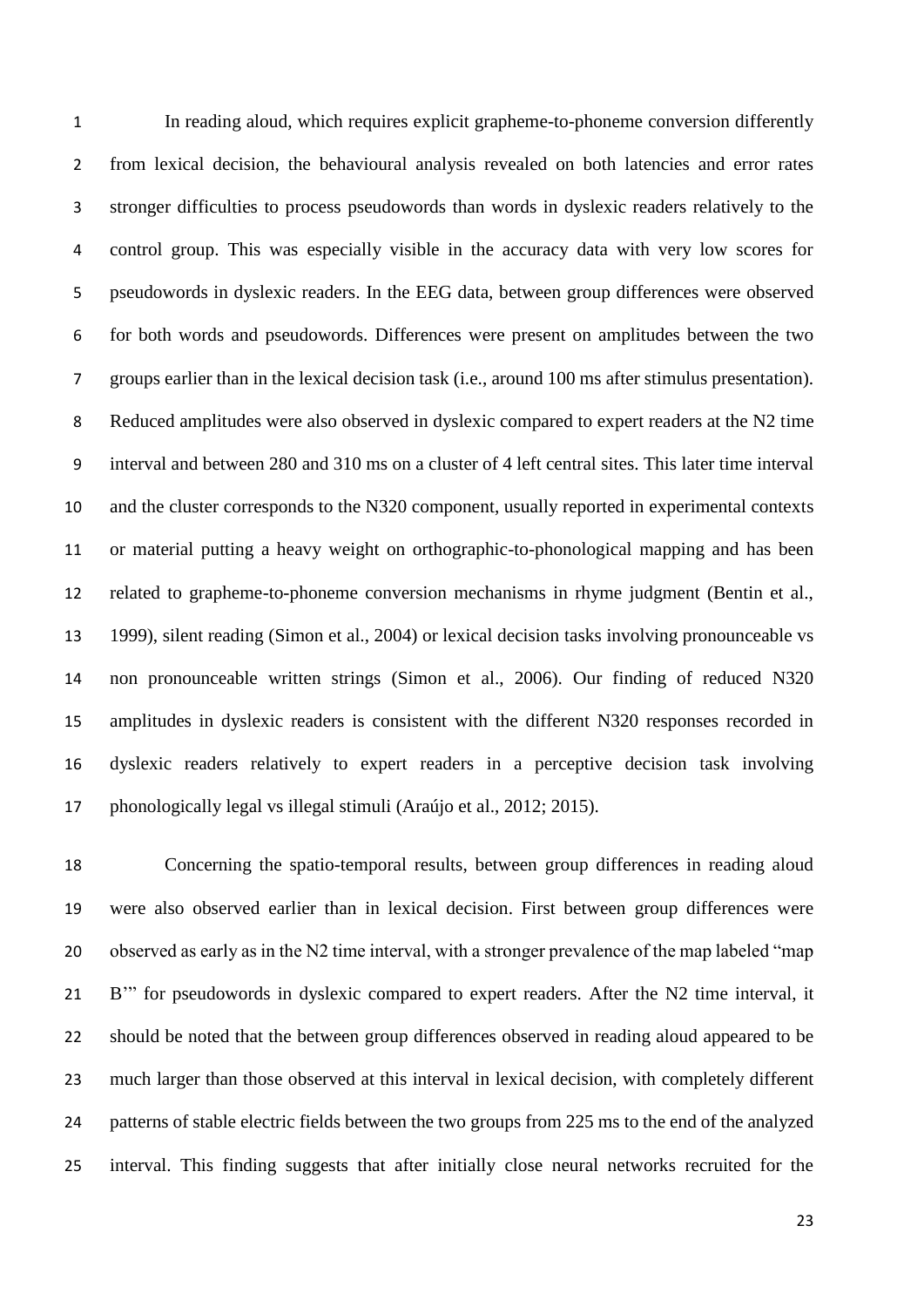processing of written strings in the two groups, a completely distinct pattern of print processing would be initiated according to reading skills after the N2 time interval. This pattern of data suggests the existence of a specific procedure in later processing stages of print processing (i.e., after the initial visual and orthographic analysis) in dyslexic readers. It should be noted that our dyslexic participants were all university students. We may thus hypothesize that they have developed alternative processing strategies during reading in order to compensate their difficulties. This alternative procedure observed during reading aloud may depend on the phonological abilities of participants. In support of a phonological hypothesis, the interval of between group differences covered the time window of the N320 component, with reduced amplitudes observed in dyslexic readers, which could be related to phonological deficits. Another argument in favor of a phonological interpretation of the inter-group differences observed in the spatio-temporal analysis is that those differences were not limited to words, but concerned both words and pseudowords.

 In order to further investigate the link between this difference in topographic maps between control and expert readers in reading aloud and cognitive processes, correlation analyses were performed between specific cognitive processes and the duration of the maps D' and F' (observed specifically in dyslexic readers) and the duration of map E' (observed specifically in expert readers). The cognitive processes considered correspond to reading predictors measured during the initial participant screening: a metaphonology composite score (i.e., average of scores/RTs for phoneme deletion and spoonerisms), a RAN composite score (i.e., average of scores/RTs for letter and picture naming) and a visual attention span score (i.e., average of global and partial report scores). As displayed in Table 5, a significant correlation was found between the duration of Map F' for pseudowords and the metaphonology composite 24 score  $(r = -0.41, p < 0.01)$ . This pattern of negative correlation indicates that poorer phonological abilities are related to a longer duration of map F', suggesting a link between this map and the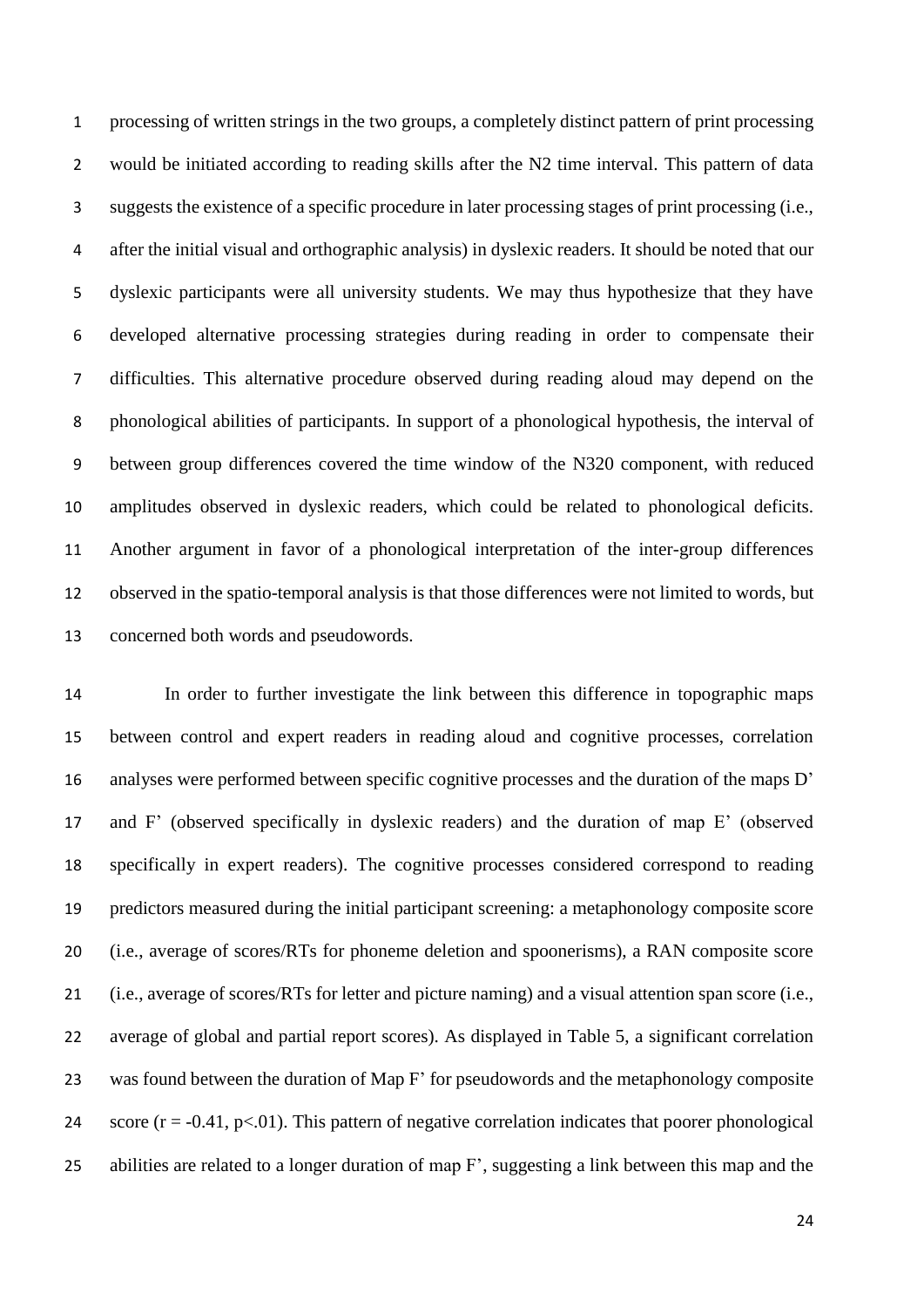| $\mathbf{1}$    | phonological deficits of dyslexic readers. In conclusion, the core phonological deficits reported          |
|-----------------|------------------------------------------------------------------------------------------------------------|
| $2^{\circ}$     | in dyslexic readers (Blomert, 2010; Ramus & Szenkovits, 2008) seems to affect reading aloud                |
| 3               | processes with the engagement of different cognitive processes in dyslexic readers, at a time              |
| 4               | interval following the initial visual and orthographic analysis of written strings. A correlation          |
| 5               | was also found between the duration of map E' for pseudowords (specifically observed in expert             |
| 6               | readers) and the visual span score ( $r = 0.48$ , $p < 01$ ), indicating that a longer duration of the map |
| $7\overline{ }$ | was related to better visual span abilities. This supports the view of alternative processing              |
| 8               | strategies, linked to different cognitive processes, between the two groups during reading aloud.          |
| 9               | Table 5. Results of the correlations (r value of Pearson correlations, N=40) analysis between              |

10 the duration of Map D', F' and E' and the composite scores of metaphonology, RAN and visual

11 attention span.

|                       | Metaphonology score               | RAN score | Visual span score    |
|-----------------------|-----------------------------------|-----------|----------------------|
|                       | Maps observed in dyslexic readers |           |                      |
| Map D' duration words | $-0.17$                           | $-0.10$   | $-0.31$              |
| Map D' duration       | $-0.05$                           | $-0.01$   | $-0.21$              |
| pseudowords           |                                   |           |                      |
| Map F' duration words | $-0.29$                           | $-0.26$   | $-0.14$              |
| Map F' duration       | $-0.41$ (p $< 01$ )               | $-0.29$   | $-0.35$              |
| pseudowords           |                                   |           |                      |
|                       | Map observed in expert readers    |           |                      |
| Map E' duration words | 0.22                              | 0.22      | 0.35                 |
| Map E' duration       | 0.27                              | 0.20      | $0.48$ (p $< 0.01$ ) |
| pseudowords           |                                   |           |                      |

12

13 4.3. Neurophysiological specificities in print processing in developmental dyslexia: lexical 14 decision vs. reading aloud

 In a first experiment (Mahé et al., 2015), we revealed very early print processing differences between lexical decision and reading aloud (i.e., from about 180 ms at the N2 time interval) in adult expert readers. This pattern of data suggested that only low-level visual processes were shared by the two tasks. Specifically, a predominance of orthographic word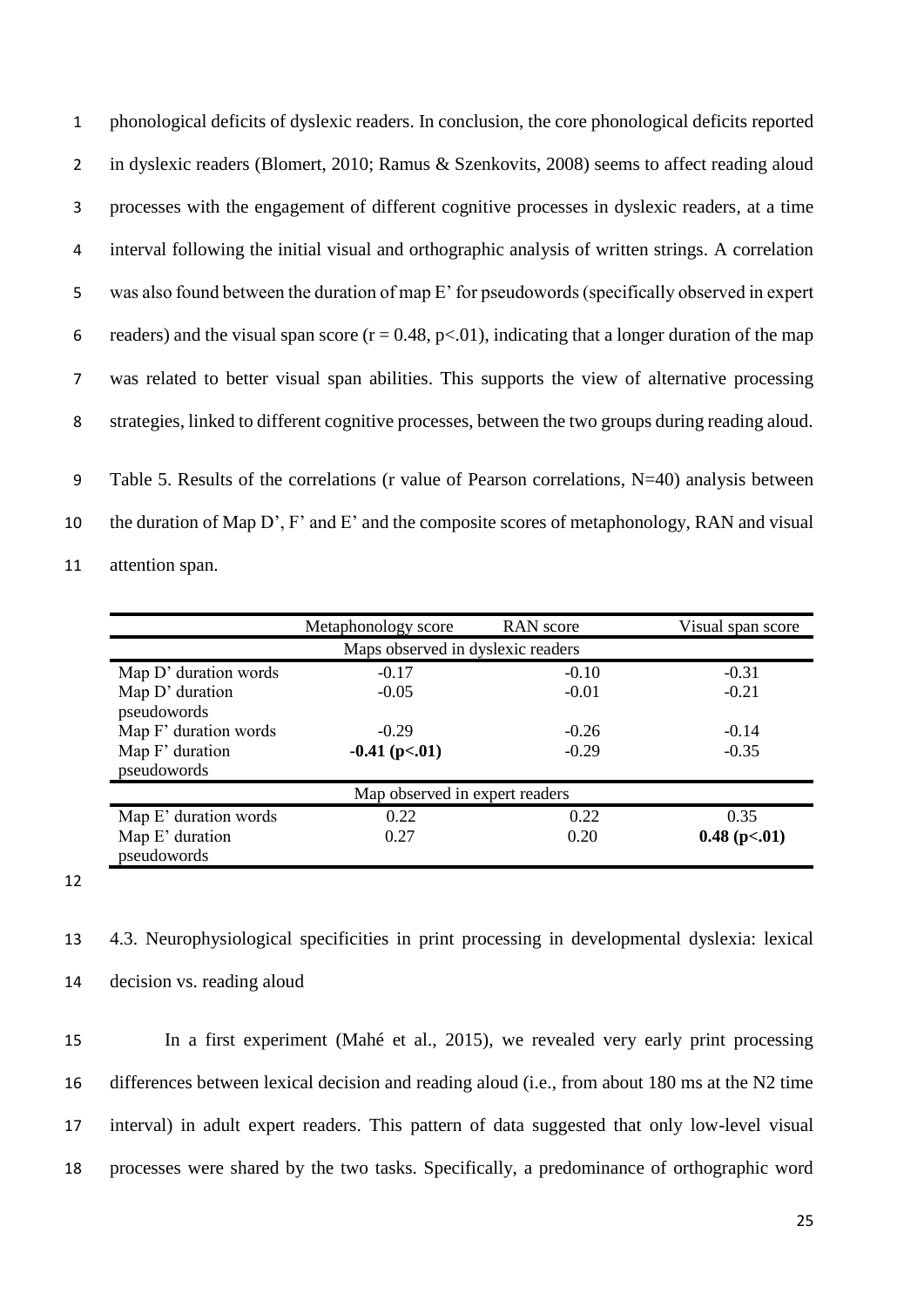form processing was only observed in lexical decision. The present findings reveal that in addition to initiate different processing stages during print processing, the two tasks reveal different patterns of divergences in developmental dyslexia. In lexical decision, a task focused on the fast and automatic recognition of familiar visual word forms, similar neurophysiological mechanisms seem to be involved in early stages of print processing in dyslexic and in expert readers. The between group difference observed after the N2 time interval may suggest a sub- efficient visual word form processing in dyslexia. In contrast, no apparent phonological deficits appeared in this context as no inter-group differences were observed on pseudowords. In reading aloud, when the context of print processing explicitly requires grapheme-to-phoneme conversion, earlier between group differences were observed compared to lexical decision, at around 100 ms in the amplitude waveform analysis. Of importance, the use of spatio-temporal segmentations revealed the involvement of completely different neural networks in print processing between expert and dyslexic readers after the N2 time window. This pattern of data suggests the use of an alternative procedure of print processing after the initial orthographic analysis of the written strings in dyslexic readers. Between group differences did not vary according to the stimulus type, suggesting that specific lexical processes were not the matter. The timing of the inter-group difference as well as the pattern of correlations observed seem to indicate that the alternative procedure of print processing observed in dyslexic readers during reading aloud could be related to their core phonological deficits. To our knowledge, this is the first ERP experiments comparing print processing in dyslexic and expert readers during a reading aloud task. This context seems particularly promising to further investigate the nature of phonological deficits during print processing in developmental dyslexia, and more specifically their difficulty to access phonological representations from print.

4.4. Conclusion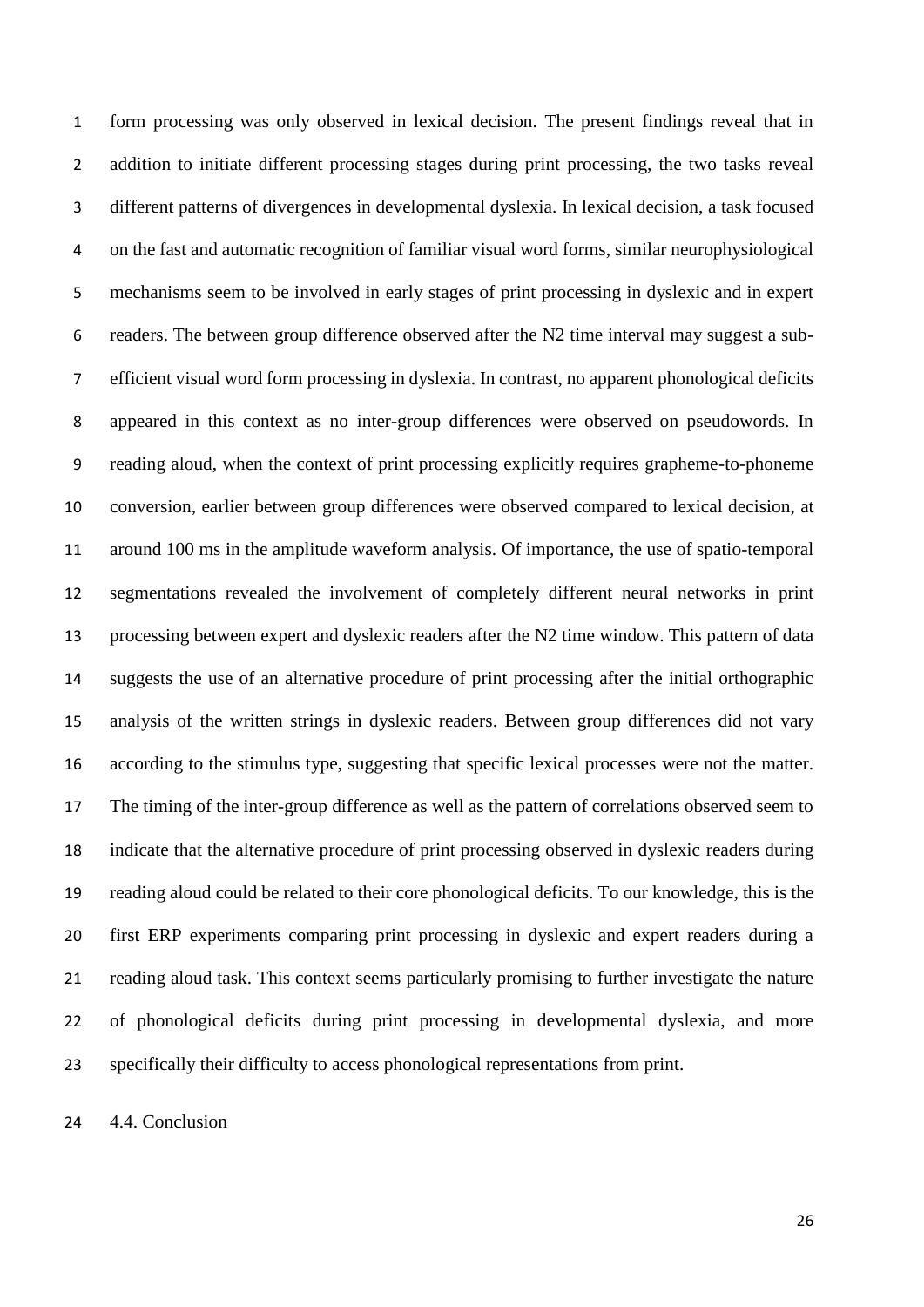This study aimed at describing the electrophysiological correlates of print processing in developmental dyslexia in the known context of lexical decision and in the under-investigated context of reading aloud with both amplitude waveform analyses and spatio-temporal segmentations. ERP divergences of different nature and at different time windows were observed between dyslexic and expert readers depending on the task. Taken together it seems that depending on the core cognitive processes required by the tasks, each context allows to highlight different specificities in the time course of print processing in dyslexic readers. The lexical decision task appears to be better suited to assess lexical access while reading aloud appears to be better suited to assess phonological processes and impairments. It is especially interesting to observe that only the most demanding context relatively to phonological processes (i.e., the reading aloud task) implicates different strategies of print processing between the two groups. As lexical decision has dominated electrophysiological investigations comparing expert 13 and dyslexic readers so far the present pattern of results calls for the use of a multi-task approach in future research or to adjust the experimental paradigm to the specific processes of interest. It should be noted that the present findings are observed in a specific population of dyslexic readers (i.e., university students). It would be interesting to extend these first results in a population of dyslexic readers who have not followed university studies. In addition, the investigation of dyslexic children could allow to get a better understanding of the developmental course of the phonological versus lexical/orthographic deficits.

Funding

 This study was supported by the SNSF grant 1000014\_149595, the French National Research Agency (ANR-11-EQPX-0023) and also supported by European funds through the program FEDER SCV-IrDIVE.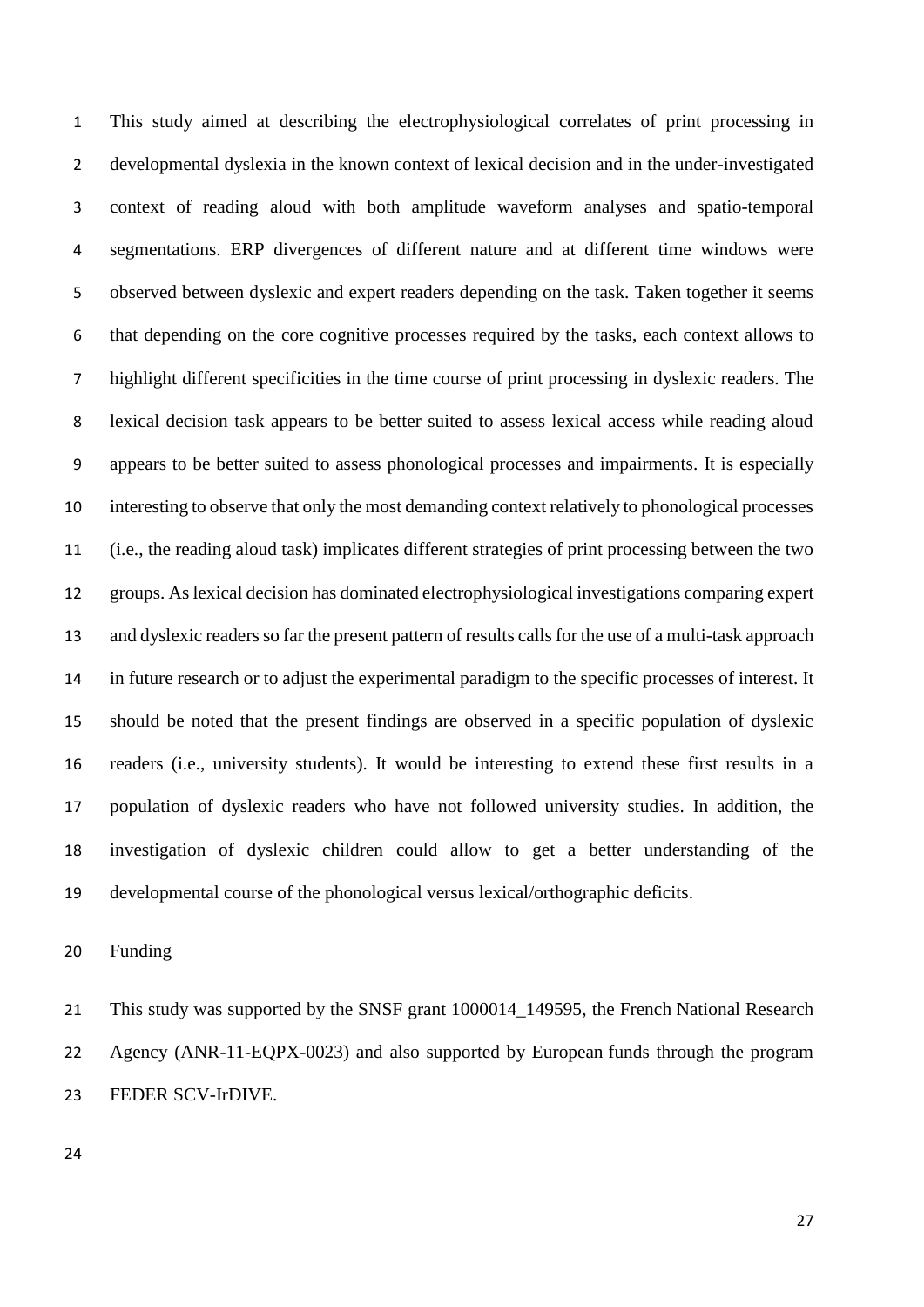- Aghababian, V., & Nazir, T. A. (2000). Developing normal reading skills: aspects of the visual processes underlying word recognition. *Journal of Experimental Child Psychology, 76(2)*, 123– 150.
- Araújo, S., Bramão, I., Faísca, L., Magnus Petersson, K., & Reis, A. (2012). Electrophysiological correlates of impaired reading in dyslexic pre-adolescent children. *Brain and Cognition, 79*, 79–88.
- Araújo, S., Faísca, L., Bramão, I., Reis, A., & Peterson, K. M. (2015). Lexical ans sublexical
- orthographic processing: An ERP study with skilled and dyslexic adult readers. *Brain and*
- *Language, 141*, 16–27.
- Balota, D. A., & Yap, M. (2006). Attentional control and flexible lexical processing:
- explorations of the magic moment of word recognition. In: Andrews, S. (Ed.), From Inkmarks
- to Ideas: Current Issues in Lexical Processing. Psychology Press, New York, N.Y., pp. 229–
- 258.
- Bentin, S., Mouchetant-Rostaing, Y., Giard, M. H., Echallier, J. F., & Pernier, J. (1999). ERP
- manifestations of processing printed words at different psycholinguistic levels: time course
- and scalp distribution. *Journal of Cognitive Neuroscience, 11(3)*, 235–260.
- Blomert, L. (2010). The neural signature of orthographic-phonological binding in successful and failing reading development. *NeuroImage 57:*695–703.
- Brem, S., Bucher, K., Halder, P., Summers, P., Dietrich, T., Martin, E., & Brandeis, D.
- (2006). Evidence for developmental changes in the visual word processing network beyond
- adolescence. *NeuroImage, 29*, 822–837.
- Brunet, D., Murray, M. M., Michel, C. M. (2011). Spatiotemporal analysis of multichannel
- EEG: CARTOOL. Computational Intelligence and Neuroscience.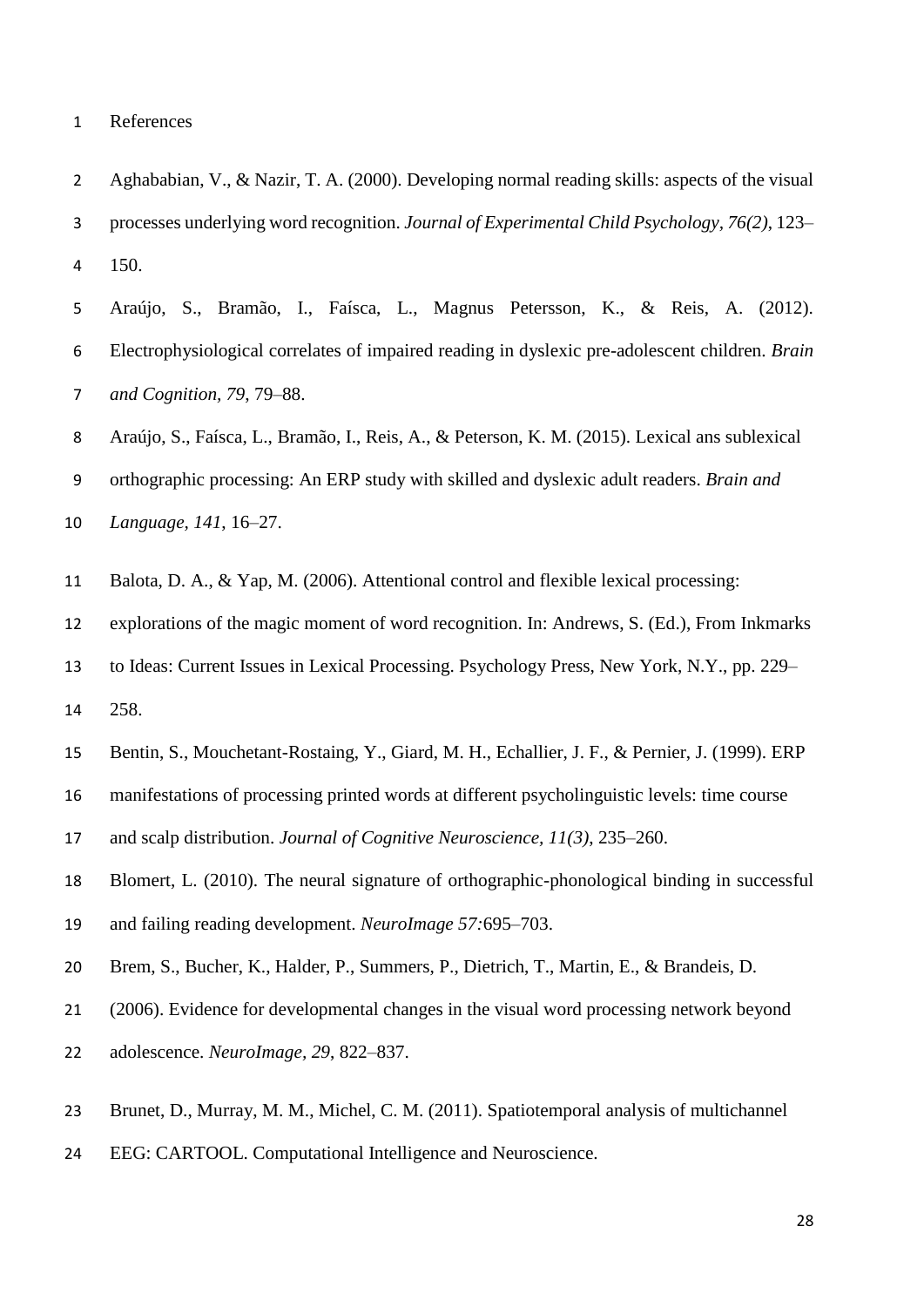| $\mathbf{1}$   | Changeux, J. P., & Michel, C. M. (2004). "Mechanisms of neural integration at the brain scale              |
|----------------|------------------------------------------------------------------------------------------------------------|
| $\overline{2}$ | level: the neuronal work space and microstate models", in Microcircuits: The Interface                     |
| 3              | between Neurons and Global Brain Function, eds Grillner S. and Grabyel A.M.                                |
| 4              | (Cambridge, MA: The MITPress): 347-370.                                                                    |
| 5              | Dujardin, T., Etienne, Y., Contentin, C., Bernard, C., Largy, P., Mellier, D., Lallonde, R., &             |
| 6              | Rebaï, M. (2011). Behavioral performances in participants with phonological dyslexia and                   |
| $\overline{7}$ | different patterns on the N170 component. Brain and Cognition, 75, 91–100.                                 |
| 8              | Ferrand, L., Brysbaert, M., Keuleers, E., New, B., Bonin, P., Méot, A., Augustinova, M., &                 |
| 9              | Pallier, C. (2011). Comparing word processing times in naming, lexical decision, and                       |
| 10             | progressive demasking: evidence from Chronolex. Frontiers in Psychology, 2, 306.                           |
| 11             | George, F., & Pech-Georgel, C. (2011). EVALAD: Evaluation du langage écrit et des                          |
| 12             | compétences transversales -Adolescents de 1 <sup>ère</sup> et de terminale ou adultes. De Boeck Supérieur. |
| 13             | Gola-Asmussen, C., Lequette, C., Pouget, G., Rouyer, C., & Zorman, M. (2011). ECLA 16+:                    |
| 14             | Evaluation des compétences de lecture chez l'adulte de plus de 16 ans. Cogni-Sciences.                     |
| 15             | Grainger, J., & Jacobs, A. (1996). Orthographic processing in visual word recognition: a                   |
| 16             | multiple read-out model. Psychological Review, 103(3), 518-565.                                            |
| 17             | Hasko, S., Groth, K., Bruder, J., Bartling, J., & Schulte-Körne, G. (2013). The time course of             |
| 18             | reading in children with and without dyslexia: an ERP study. Frontiers in Human                            |
| 19             | Neuroscience, 7:570.                                                                                       |
| 20             | Katz, L., Brancazio, L., Irwin, J., Katz, S., Magnuson, J., & Whalen, D.H. (2012). What                    |
| 21             | lexical decision and naming tell us about reading. Reading and Writing, 25, 1259–1282.                     |
| 22             | Koukou, M., & Lehmann, D. (1987). An Information processing perspective of                                 |
| 23             | psychophysiological measurements. Journal of Psychophysiology, 1:109-112.                                  |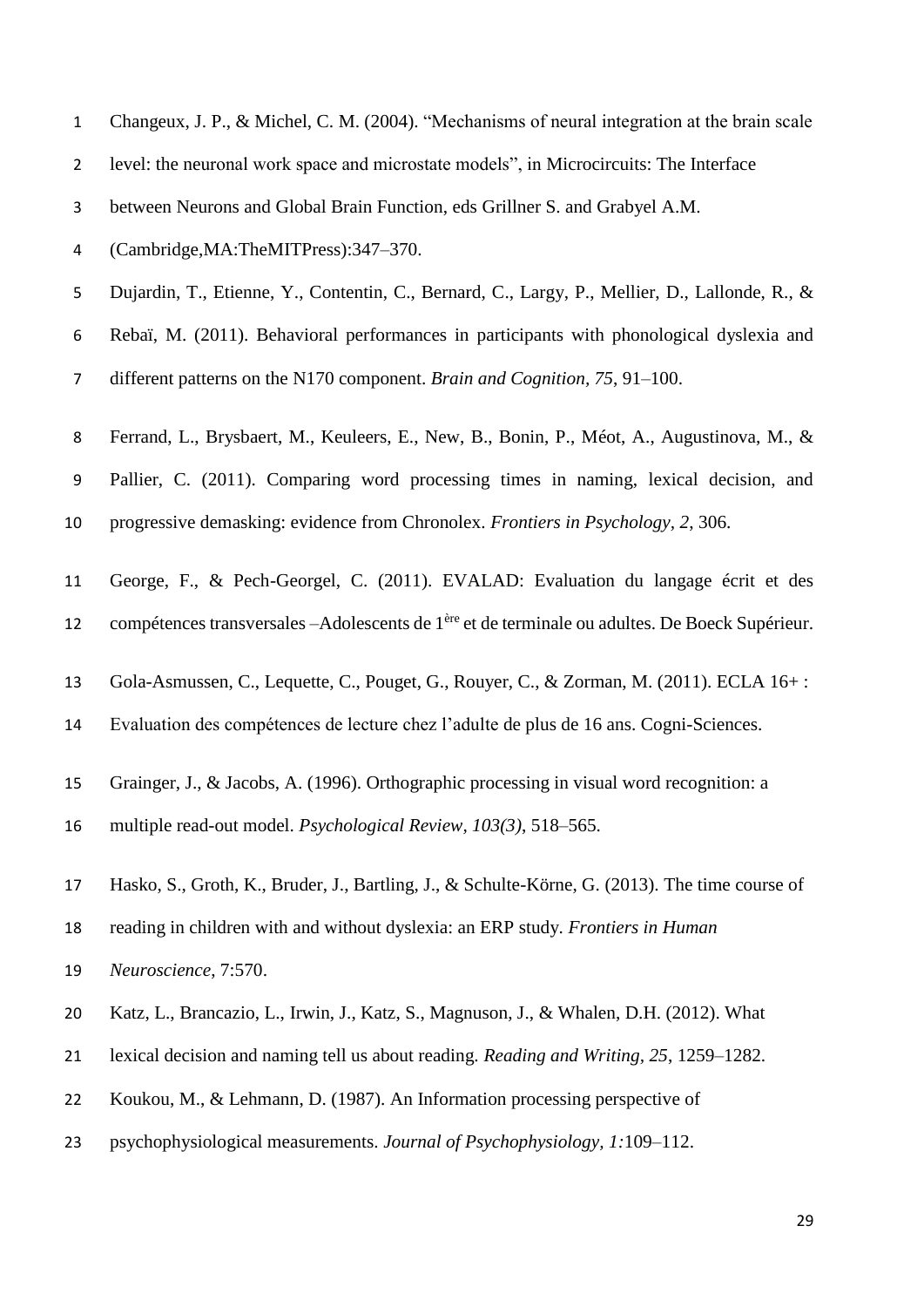- Lehmann, D., Strik, W. K., Henggeler, B., Koenig, T., & Koukkou, M. (1998). Brain electric
- microstates and momentary conscious mind states as building blocks of spontaneous thinking:
- I. Visual imagery and abstract thoughts. *International Journal of Psychophysiology, 29:*1–11.
- Lindgren, S. D., De Renzi, E., & Richman, L. C. (1985). Cross-national comparisons of
- developmental dyslexia in Italy and the United States. *Child Development, 56(6)*, 1404–1417.
- Mahé, G., Bonnefond, A., & Doignon-Camus, N. (2013). Is the impaired N170 print tuning
- specific to developmental dyslexia? A matched reading level study with poor readers and
- dyslexics. *Brain and Language, 127*, 539–544.
- Mahé, G., Bonnefond, A., Gavens, N., Dufour, A., & Doignon-Camus, N. (2012). Impaired
- visual expertise for print in French adults with compensated dyslexia as shown by N170
- tuning. *Neuropsychologia, 50*, 3200–3206.
- Mahé, G., Zesiger, P., & Laganaro, M. (2015). Beyond the initial 140 ms, lexical decision and reading aloud are different tasks : An ERP study with tpographic analysis. *NeuroImage, 122*, 65–72.
- Maurer, U., Brem, S., Bucher, K., & Brandeis, D. (2005). Emerging neurophysiological specialization for letter strings. *Journal of Cognitive Neuroscience, 17*, 1532–1552.
- Maurer, U., Brem, S., Bucher, K., Kranz, F., Benz, R., Steinhausen, H. C., & Brandeis, D. (2007). Impaired tuning of a fast occipito-temporal response for print in dyslexic children learning to read. *Brain, 130*, 3200–3210.
- Maurer, U., & McCandliss, B. (2007). The development of visual expertise for words: the
- contribution of electrophysiology. In: E. L. Grigorenko, A. J. Naples (Eds.), Single-word
- reading: biological and behavioural perspectives (pp. 43–63). Mahwah, NJ: Lawrence
- Erlbaum Associates.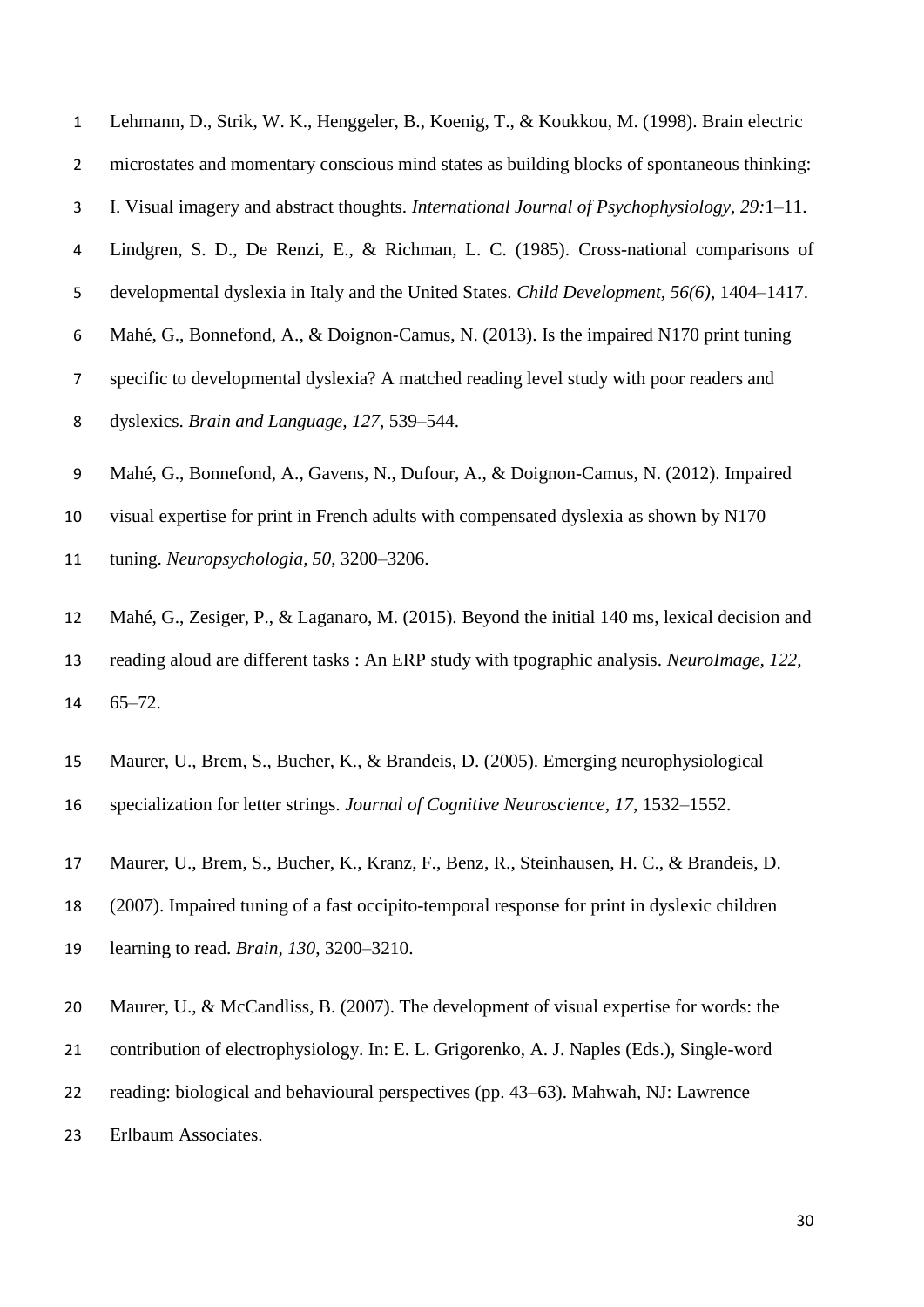- McCandliss, B., & Noble, K. (2003). The development of reading impairment: A cognitive neuroscience model. *Mental Retardation and Developmental Disabilities Research Reviews, 9(3)*, 196–204.
- Michel, C. M., Thut, G., Morand, S., Khateb, A., Pegna, A. J., & Grave de Peralta, R. (2001).
- Electric source imaging of human brain functions. *Brain Research Reviews, 36:*108–118.
- Murray, M. M., Brunet, D., & Michel, C. M. (2008). Topographic ERP analyses: a step-by-
- step tutorial review. *Brain Topography, 20:*249–264.
- New, B., Pallier, C., Ferrand, L., & Matos, R. (2001). Une base de données lexicales du
- français contemporain sur internet: Lexique. *L'Année Psychologique 101:*447–462.
- Oldfield, R.C. (1971). The assessment and analysis of handedness: the Edinburgh inventory.
- *Neuropsychologia,* 9:97–113.
- Pascual-Marqui, R. D., Michel, C. M., & Lehmann, D. (1995). Segmentation of brain
- electrical activity into microstates: Model estimation and validation. *IEEE Transaction on*
- *Biomedical Engineering, 42:*658–665.
- Paulesu, E., Demonet, J.F., Fazio, F., McCrory, E., Chanoine, V., Brunswick, N., et al.
- (2001). Dyslexia: cultural diversity and biological unity. *Science, 291*, 2165–2167.
- Perrin, F., Pernier, J., Bertrand, O., Giard, M. H., & Echallier, J. F. (1987). Mapping of scalp
- potentials by surface spline interpolation. *Electroencephalogry and Clinical Neurophysiology 66:*75–81.
- Protopapas, A. (2007). Check Vocal: A program to facilitate checking the accuracy and
- response time of vocal responses from DMDX. *Behavioral Research Methods, 39:*859–862.
- Ramus, F., & Szenkovits, G. (2008). What phonological deficit? *Quarterly Journal of*
- *Experimental Psychology, 61:*129–41.
- Raven, J., Raven, J. C., & Court, J. H. (1998). Advanced progressive matrices. Oxford:
- Oxford Psychologists Press.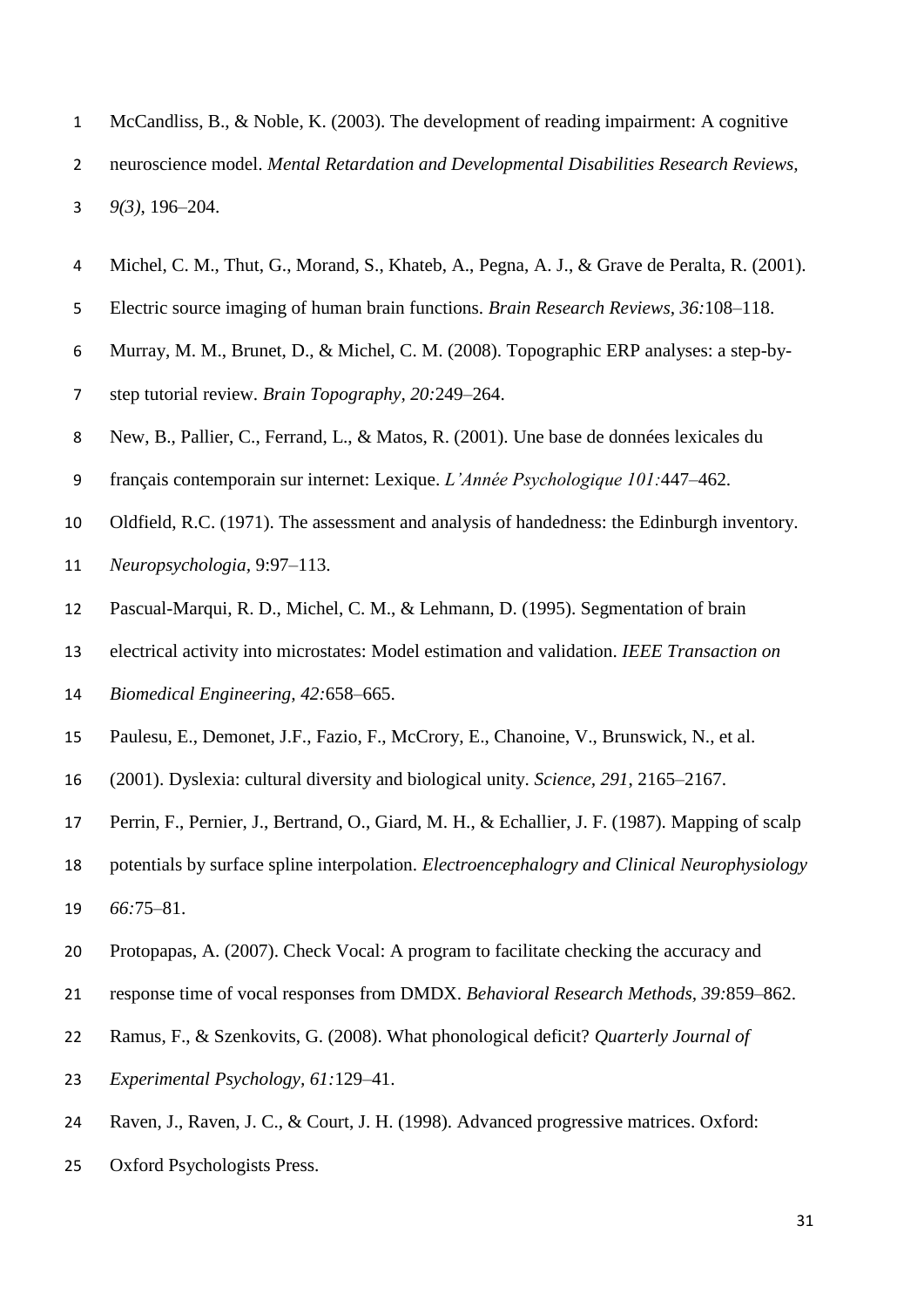- Savill, N. J., & Thierry, G. (2012). Decoding ability makes waves in reading: Deficient
- interactions between attention and phonological analysis in developmental dyslexia.

*Neuropsychologia*, *50(7)*, 1553–1564.

- Shaul, S., Arzouan, Y., & Goldstein, A. (2012). Brain activity while reading words and pseudo- words: a comparison between dyslexic and fluent readers. *International Journal of Psychophysiology, 84*, 270–276.
- Simon, G., Bernard, C., Lalonde, R., & Rebaï, M. (2006). Orthographic transparency and grapheme-phoneme conversion : An ERP study in Arabic and French readers. *Brain Research*, 141–152.
- Simon, G., Bernard, C., Largy, P., Lalonde, R., & Rebaï, M. (2004). Chronometry of visual
- word recognition during passive and lexical decision tasks: an ERP investigation.
- *International Journal of Neuroscience, 114(11)*, 1401–1432.
- Valdois, S., Guinet, E., & Embs, J.-L. (2014). EVADYS : logiciel d'évaluation de l'empan visuo-attentionnel (VA) chez l'enfant dyslexique. Ortho Editions.
- World Health Organization. (2008). International statistical classification of diseases and
- related health problems –Tenth revision (2nd edn). Geneva: World Health Organization.
- Zoccolotti, P., de Luca, M., di Pace, E., Gasperini, F., Judica, A., & Spinelli., D. (2005). Word
- length effect in early reading and in developmental dyslexia. *Brain & Language, 93(3)*, 369–
- 373.
- Zoccolotti, P., De Luca, M., Di Filippo, G., Marinelli, C., & Spinelli, D. (2017). Reading and
- lexical-decision tasks generate different patterns of individual variability as a function of
- condition difficulty. *Psychonomic Bulletin and Review (in press)*.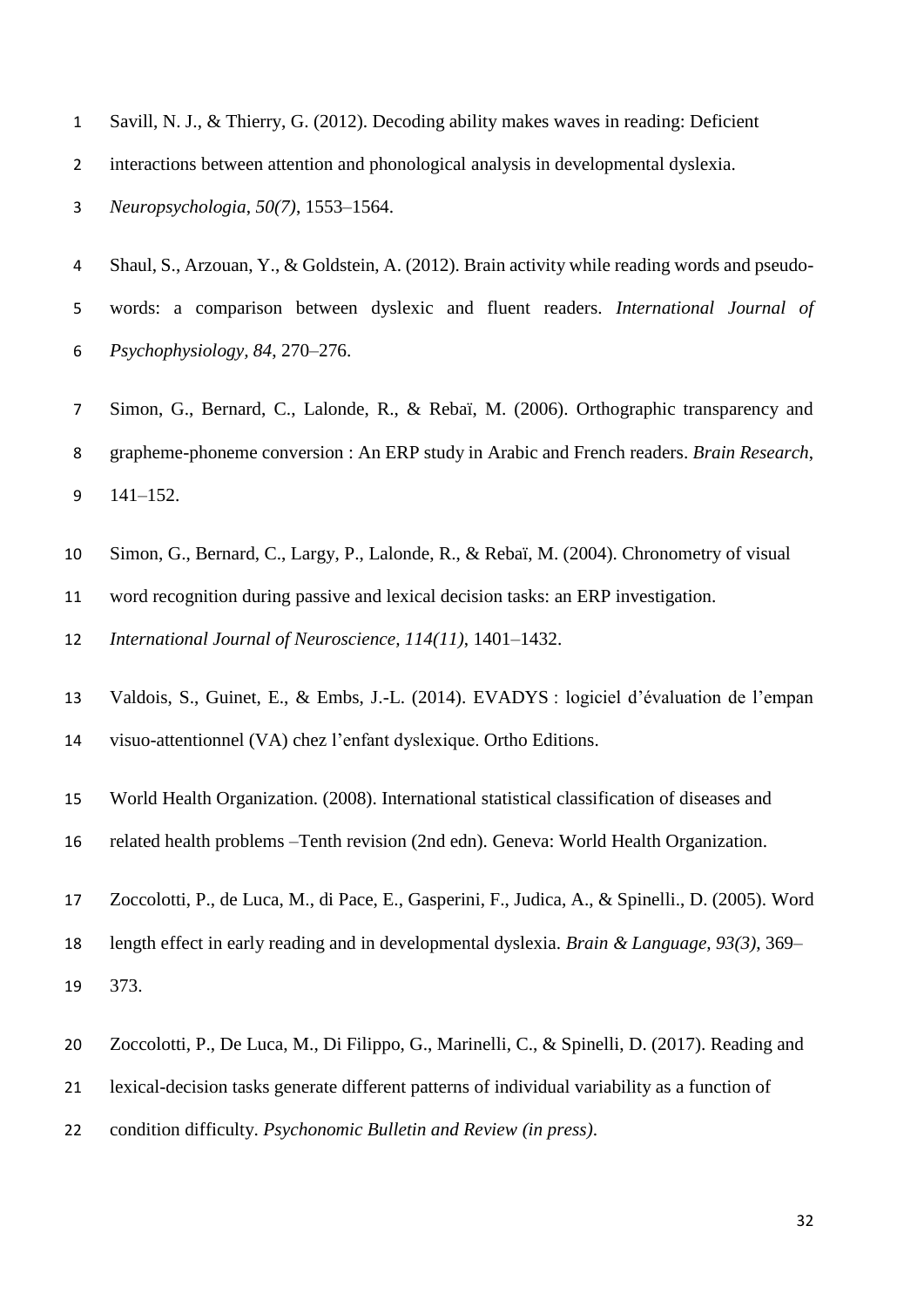#### **Figures**





 **Figure 1A.** Significant differences on ERP waveform amplitudes on each electrode (Y axes) and time point (X axes) between dyslexic and expert readers for words and pseudowords and interaction between stimulus type and group. Differences over at least four clustered electrodes and 5 consecutive time frames (10 ms), with an alpha criterion of .02 are displayed in red. The electrode sites yielding significant differences between the two groups at 240-250 ms and examples of waveforms (Pz) are displayed below**Figure 1B.** Grand average ERPs (128 electrodes) for each group (dyslexics on the top and controls on the bottom) and each stimulus type (words on the left and pseudowords on the right) and temporal distribution of the topographic maps revealed by the spatio-temporal segmentation analysis. Colors illustrate the time-window of each period of topographic stability. Corresponding map templates are displayed below.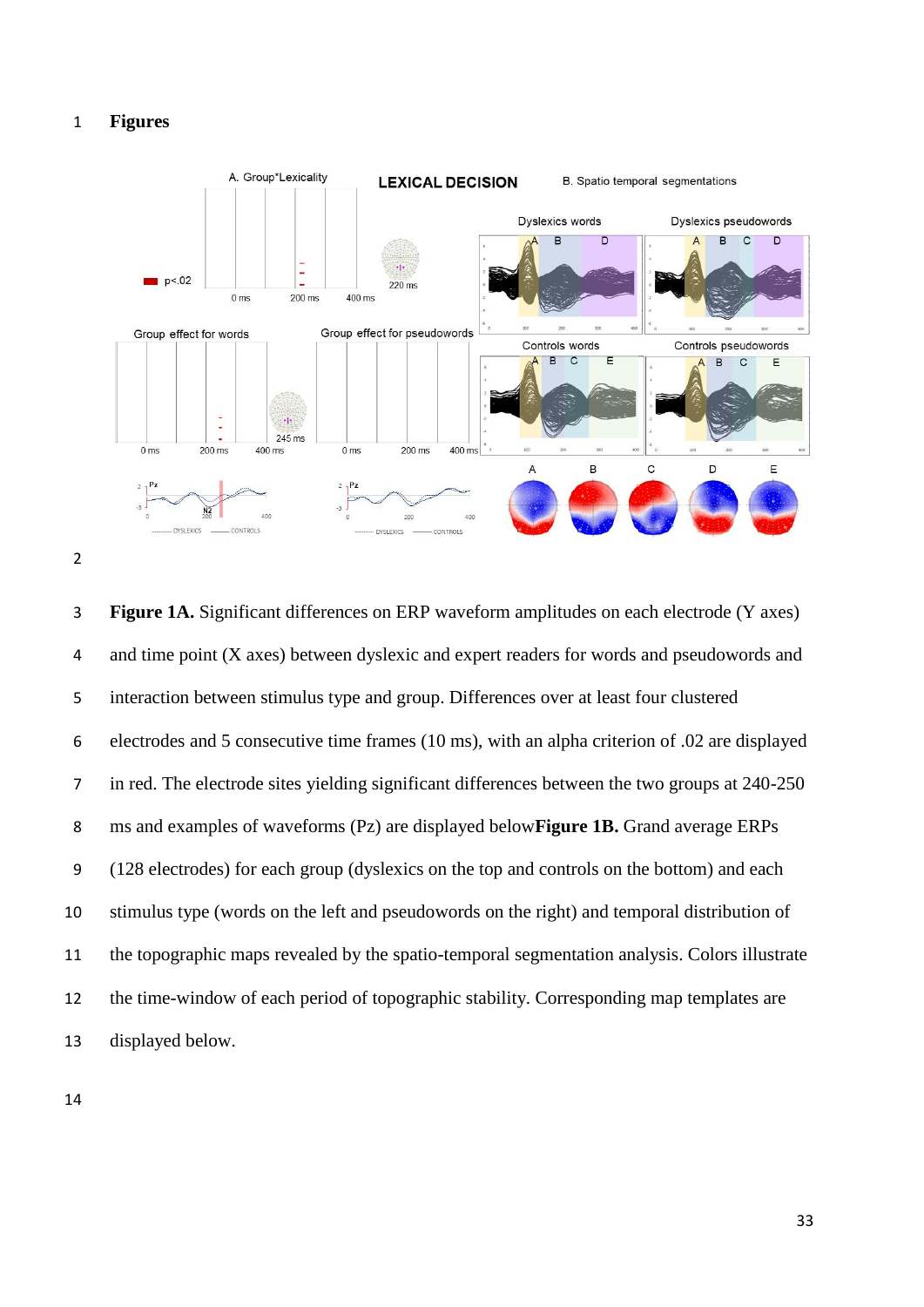



 **Figure 2A.** Significant differences on ERP waveform amplitude on each electrode (Y axes) and time point (X axes) between dyslexic and expert readers. Only differences over at least four clustered electrodes and 5 consecutive time frames, with an alpha criterion of .02 are displayed in red. The electrode sites yielding significant differences between the two groups at 105-125 ms, 175-195 ms, and 280-310 ms and examples of waveforms (CP1, FC5) are displayed below . **Figure 2B.** Grand average ERPs (128 electrodes) for each group (dyslexics on the top and controls on the bottom) and each stimulus type (words on the left and pseudowords on the right) and temporal distribution of the topographic maps revealed by the spatio-temporal segmentation analysis in each data. Colors illustrate the time-window of each period of topographic stability. Corresponding map templates are displayed below.

- 
- 
- 
-